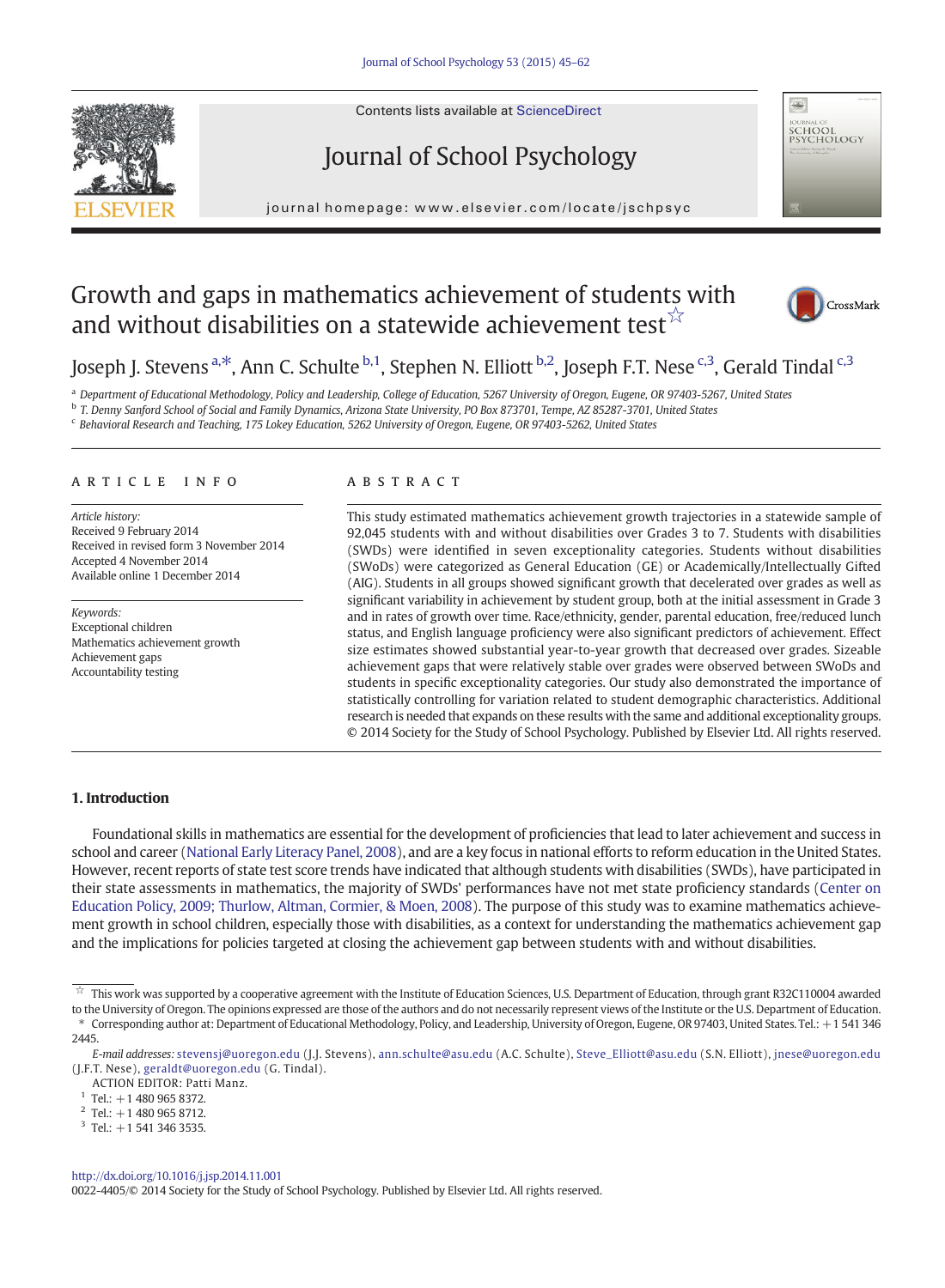## 1.1. The No Child Left Behind Act

The No Child Left Behind Act [\(NCLB, 2002](#page-16-0)) represented a fundamental change in educational accountability practices in the United States. It involved the federal government more deeply in state educational practices and created more formal expectations for educational achievement. States were mandated to establish high reading and mathematics proficiency standards at each grade and to evaluate whether students met those standards by conducting annual testing of all students in Grades 3 to 8. Another signature feature of NCLB was its emphasis on the progress of all students, with an explicit goal of closing achievement gaps by 2014 between student groups historically at risk for low achievement relative to the general student population. Progress toward this long-term goal was to be examined yearly through the establishment of adequate yearly progress (AYP) targets stated in terms of the percent of students reaching grade-level proficiency in each grade in mathematics and reading.

Along with the federal emphasis on the progress of all students and closing achievement gaps, NCLB required states to examine AYP by evaluating both the performance of all students relative to the grade-level proficiency standards, and the performance of disaggregated student groups. These disaggregated groups included student race/ethnicity; students living in poverty as indicated by receipt of free or reduced price lunch at school; and students with disabilities. Of the disaggregated groups, the group that has typically displayed the largest achievement gap relative to the general student population has been students with disabilities (SWD). Achievement of SWDs has been a concern for decades ([Carlberg & Kavale, 1980; McDonnell, McLaughlin, & Morison,](#page-15-0) [1997\)](#page-15-0), and currently many states report that over 70% of SWDs perform below proficiency on annual statewide reading and mathematics tests ([Center on Education Policy, 2009](#page-16-0)). Further evidence of the particular difficulties for this group is provided in a study by [Eckes and Swando \(2009\),](#page-16-0) who found that the most frequent reason for schools' AYP failure was the performance of the SWD group.

Although [NCLB \(2002\)](#page-16-0) mandates that states establish high and uniform standards for proficiency in mathematics at each grade, there is not a strong empirical basis on which states can draw to establish these proficiency standards or for the expectation that all students will meet them. Knowledge about early development of mathematics skills and abilities is limited ([Carlson, Jenkins,](#page-16-0) [Bitterman, & Keller, 2011](#page-16-0)), with even less information available about the developmental trajectories of mathematics achievement, especially for disaggregated groups including SWDs. This lack of information about developmental trajectories is important because one implication of the establishment of uniform proficiency standards for all students is that groups who start significantly lower in achievement in Grade 3 must attain greater rates of growth to meet grade-level expectations for proficiency.

Adding to the importance of a better understanding of developmental trajectories and the extent of achievement gaps observed at each grade are recent changes to NCLB. The Race To The Top (RTTT) legislation [\(U.S. Department of Education, 2009\)](#page-17-0) introduced greater flexibility in NCLB requirements for state accountability, including the use of growth models to examine not only current year performance of students but also the degree to which student achievement is progressing toward expectations [\(Manna & Ryan, 2011\)](#page-16-0). However, we know little about trends in growth for SWDs as a whole or for students in specific exceptionality groups [\(Wei,](#page-17-0) [Blackorby, & Schiller, 2011; Wei, Lenz, & Blackorby, 2013](#page-17-0)), and there is no large-scale, published research on mathematics achievement growth of students with specific exceptionalities on the actual state tests used for accountability reporting.

#### 1.2. Mathematics achievement and achievement gaps for SWDs

A significant gap in mathematics achievement between students with and without disabilities has been well-documented ([Council](#page-16-0) [for Exceptional Children, 2013; Watson & Gable, 2013](#page-16-0)). For example, on the 2013 National Assessment of Educational Progress (NAEP) mathematics test, in comparison to students without disabilities (SWoDs), much lower percentages of SWDs demonstrated performance at or above "proficient" in Grade 4 (18% vs. 45%) and Grade 8 (9% vs. 39%; [U.S. Department of Education, 2013\)](#page-17-0). This gap is further documented on a variety of academic achievement tests. Specifically, researchers have consistently noted the lower mathematics performance of SWDs and differences in skills and abilities that may persist from early learning through later grades [\(Carlson et al., 2011; Chatterji, 2005; Denton & West, 2002; Lee & Burkam, 2002; LoGerfo, Nichols, & Reardon, 2006; Morgan,](#page-16-0) [Farkas, & Wu, 2009; Princiotta, Flanagan, & Germino-Hausken, 2006; Shin, Davison, Long, Chan, & Heistad, 2013; Wei et al., 2013](#page-16-0)).

Although [NCLB \(2002\)](#page-16-0) treats SWDs as one undifferentiated group, specific exceptionality categories represent very different kinds of learners whose average performance may differ significantly ([Geary, Hoard, Nugent, & Bailey, 2012; Morgan, Farkas, & Wu, 2011;](#page-16-0) [Wei et al., 2013\)](#page-16-0). For example, in a meta-analysis of characteristics of different exceptionality groups, [Sabornie, Cullinan, Osborne, and](#page-17-0) [Brock \(2005\)](#page-17-0) found that compared to students with emotional/behavioral disabilities, students with mild intellectual disabilities, on average, scored two thirds of a standard deviation lower in academic achievement. Similarly, [Morgan et al. \(2011\)](#page-16-0) found that, in fifth grade, students with speech-language impairments were approximately one half standard deviation below SWoDs, whereas students with learning disabilities were more than one standard deviation below SWoDs. So, although NCLB focuses on the achievement gap for SWDs as a whole, it is important to investigate and document the extent to which the achievement gap differs for specific exceptionality groups.

Central to NCLB and RTTT policy is the goal of closing or eliminating the achievement gap as students progress across grades. However, longitudinal studies of achievement gaps for SWDs report varying results. A number of studies have found increases in achievement gaps over time using district, state, and federal mathematics and reading assessments [\(Geary et al., 2012; Judge &](#page-16-0) [Watson, 2011; Morgan et al., 2011; Wei et al., 2013\)](#page-16-0). Less frequently, studies have reported stable achievement gaps over time [\(Jordan, Kaplan, & Hanich, 2002; Scarborough, 1998; Shaywitz et al., 1995](#page-16-0)). Finally, a number of researchers have reported decreases in the achievement gap, again across a variety of mathematics and reading assessments including district, state, and federal tests [\(Bast](#page-15-0) [& Reitsma, 1998; Ding, Davison, & Petersen, 2005; Galindo, 2010; Han, 2008; Jordan et al., 2002; Protopapas, Sideridis, Mouzaki, &](#page-15-0) [Simos, 2011; Scarborough & Parker, 2003; Tate, 1997\)](#page-15-0).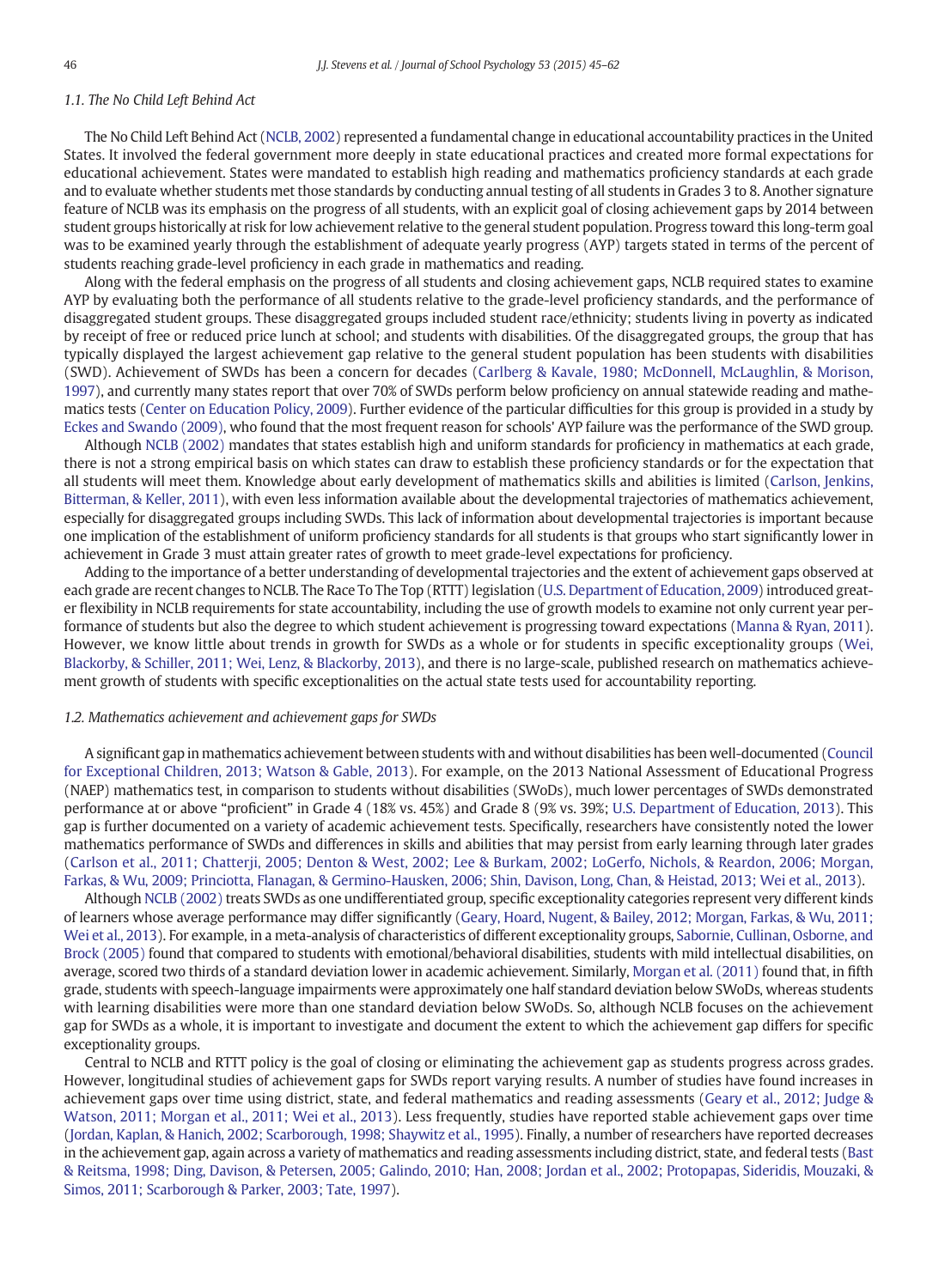# 1.3. Mathematics achievement growth for SWDs, SWoDs, and gifted students

In contrast to the varying results for achievement gaps, most investigations of student mathematics achievement growth across grades have generally found consistent results. In studies that have examined mathematics growth of all students, mathematics achievement is usually characterized by a curvilinear function with relatively high rates of growth in the early grades that progressively decelerate in later grades [\(Bloom, Hill, Black, & Lipsey, 2008; Carlson et al., 2011; Ding et al., 2005; Lee, 2010; Morgan et al., 2011;](#page-15-0) [Shin et al., 2013; Wei et al., 2013](#page-15-0)). For instance, [Lee \(2010\)](#page-16-0) used multiple sources of national assessment data, including long-term NAEP trend data, the Early Childhood Longitudinal Study—Kindergarten (ECLS-K), and norms from two standardized achievement tests to examine mathematics growth in the United States over three decades. Lee characterized typical mathematics achievement growth as consisting of an overall achievement gain of 6 to 7 standard deviations from kindergarten entry to high school exit. Typical gains were one standard deviation per grade in the primary grades, a half standard deviation per grade in middle school, and a quarter of a standard deviation per grade in high school. [Bloom et al. \(2008\)](#page-15-0) reached similar conclusions about the general pattern of decelerating mathematics achievement growth by examining average annual gains in mathematics achievement from Kindergarten to Grade 12 on six nationally normed tests. This general finding of decelerating growth in mathematics achievement is widespread and has been attributed to a number of factors including decreasing rate of growth in children's cognitive capacity with age, increasing complexity of mathematics content [\(Lee, 2010\)](#page-16-0), changes in the structure of the content assessed, or differences in the assessments and instruments used to document performance and progress.

Until recently, relatively few studies have examined achievement growth for specific groups of exceptional children including SWD and Academically/Intellectually Gifted (AIG) students. Some investigators (e.g., [Shin et al., 2013\)](#page-17-0) have examined mathematics achievement growth trajectories using a dichotomous categorization of SWDs vs. SWoDs. A number of other investigators have examined one or two specific exceptionalities—most commonly speech-language impairment, specific learning disabilities (LD), or both conditions. For example, [Judge and Watson \(2011\)](#page-16-0) investigated mathematics achievement growth of students with specific learning disabilities using data from ECLS-K over Grades K to 5. Results showed that lower levels of mathematics achievement were already present at kindergarten entry for students identified as learning disabled and these students had slower growth than SWoDs. [Morgan et al. \(2011\)](#page-16-0), in a study of ECLS-K participants, found that children identified with either speech-language impairments or learning disabilities performed significantly lower than children without disabilities at kindergarten entry but only children with LD showed significantly slower mathematics growth than SWoDs across the elementary school grades.

Investigators rarely have examined achievement growth in multiple disability categories (e.g., [Wei et al., 2011, 2013\)](#page-17-0), but when they have, considerable heterogeneity appears in intercept and some heterogeneity in slope of growth trajectories for different exceptionalities. [Wei et al. \(2013\),](#page-17-0) using the nationally representative Special Education Elementary Longitudinal Study (SEELS), estimated mathematics achievement growth trajectories for students in 11 specific disability categories from age 7 to 17 using quadratic growth models. [Wei et al. \(2013\)](#page-17-0) did not provide direct comparisons of exceptional children's growth to SWoDs as those students were not included in the SEELS sample. Instead, students with learning disabilities, who constituted the largest proportion of the sample, were the reference group in statistical analyses. Overall, mathematics growth for all SWDs followed a pattern similar to that observed in previous studies of SWoDs (e.g., [Lee, 2010\)](#page-16-0) with curvilinear growth that progressively decelerated through high school. The SEELS outcome measures assessed applied mathematics and mathematics calculation. On the applied mathematics measure at the midpoint of the age range, [Wei et al. \(2013\)](#page-17-0) found that average performance (intercepts) of students in all disability categories was significantly lower than students with learning disabilities (the reference group) with the exception of students with speech impairments, emotional disturbance, or visual impairments. The ranking of disability groups from highest to lowest average performance was speech impairments, visual impairments, emotional disturbances, learning disabilities, other health impairments, orthopedic impairments, hearing impairments, traumatic brain injury, autism, intellectual disability, and multiple disabilities. In contrast, there were no statistically significant differences between students with learning disabilities and students in each of the other disability categories on slope or acceleration of growth trajectories. On the mathematics calculation outcome measure, Wei et al. found that, on average, students with autism, intellectual disabilities, traumatic brain injury, or multiple disabilities had significantly lower scores and students with speech impairments had significantly higher scores in comparison to students with learning disabilities. Wei et al. found no statistically significant differences in slope or acceleration of calculation scores between students with learning disabilities and students in each of the other disability categories, with the exception of a significantly slower growth rate for students with autism and a significantly faster deceleration for students with speech impairments.

There is also little published research on the academic growth of AIG students. In the research reported above on the achievement gap, in NAEP achievement reports, and in almost all state accountability systems, AIG students are not differentiated from general education (GE) students and together they form the student group typically referred to as SWoDs. Although historically there have been some studies of AIG students' development, including longitudinal studies (see [Lubinski, Webb, Morelock, & Benbow, 2001](#page-16-0)), with rare exceptions, this research has been based on case studies and small samples and has not examined these students' performance on academic achievement tests. The Association for the Gifted of the Council on Exceptional Children ([CEC-TAG, n.d.](#page-16-0)) has recently argued for the separate evaluation of the achievement performance and academic growth of AIG students as part of NCLB requirements. [Subotnik, Olszewski-Kubilius, and Worrell \(2011\)](#page-17-0) described reasons why giftedness is often excluded from consideration in educational policy, including the assumption that AIG students will "do OK on their own" (p. 8). They argued for the importance of clearly identifying and studying gifted children but also noted the unique methodological challenges posed by this group, such as the need for longitudinal study to ameliorate regression to the mean artifacts ([Lohman & Korb, 2006\)](#page-16-0).

In one of the few studies of achievement growth in AIG students, [Ma \(2005\)](#page-16-0) used data from the Longitudinal Study of American Youth over Grades 7 to 12 and found that provision of an early, accelerated mathematics curriculum resulted in little improvement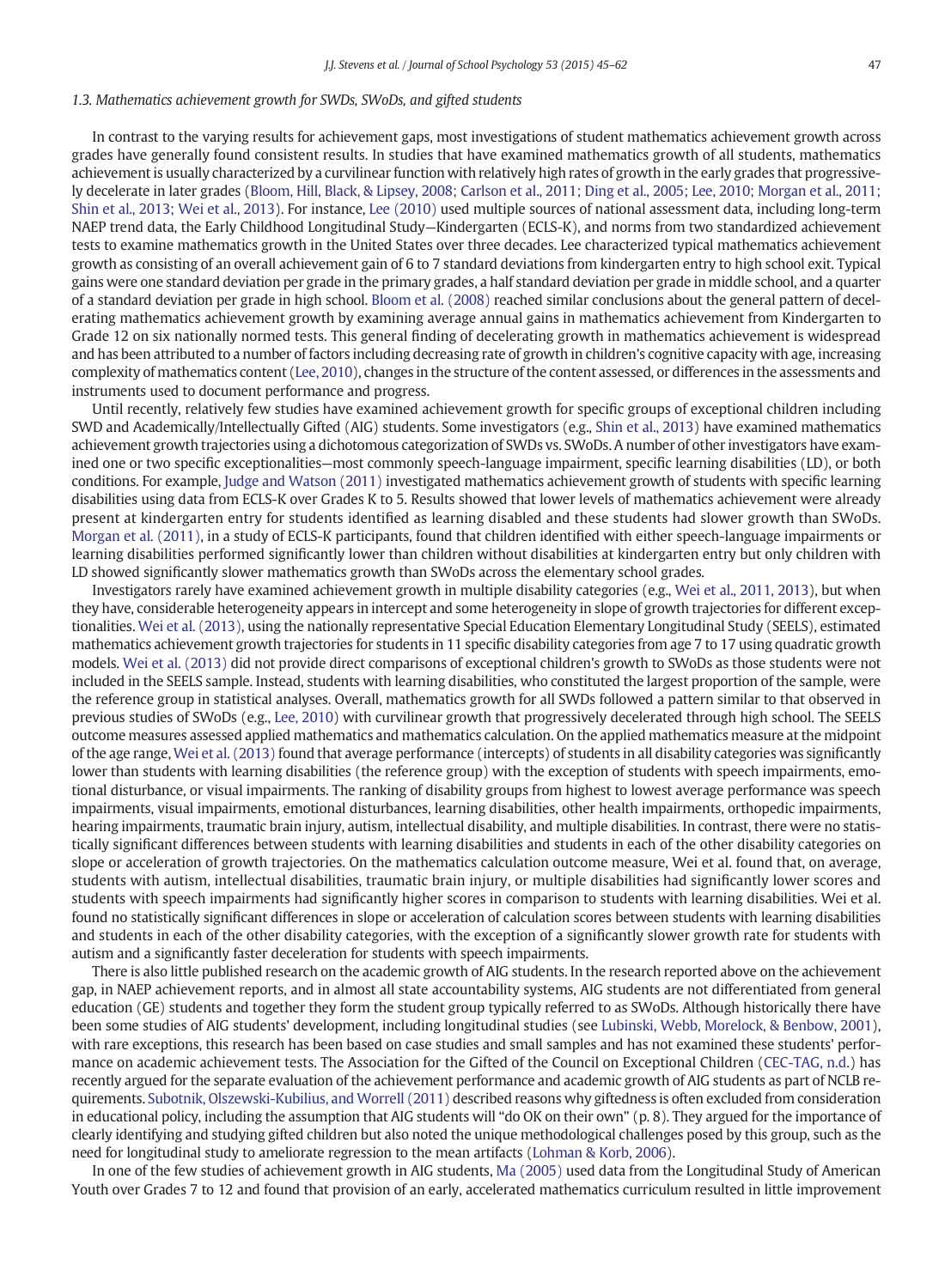in mathematics growth among AIG students, small improvements among honors students, and larger improvements among GE students. Ma provided evidence that ceiling effects, a common problem in the study of academic growth in AIG students, did not affect the outcome measure. In another study, [Rambo-Hernandez and McCoach \(2014\)](#page-17-0) found that, on the Measures of Academic Progress (MAP) reading test [\(Northwest Evaluation Association, 2011](#page-16-0)), average students' initial performance in Grade 3 was lower than AIG students, but average students had greater growth during the school year and through to the fall of Grade 6. AIG students, however, grew more quickly than average students over the summer and maintained the same growth rate throughout the calendar year. In sum, despite recommendations for disaggregation and study of the academic growth of AIG children, there are a number of methodological challenges and few extant longitudinal studies.

#### 1.4. Relations of mathematics achievement and growth to student socio-demographic characteristics

Examination of mathematics achievement gap differences has largely focused on groups defined by NCLB (i.e., economic disadvantage, language proficiency, race/ethnicity, and SWDs). Substantial evidence indicates that economically disadvantaged students start school behind their more advantaged peers, have fewer resources in the home, and fewer opportunities for mathematics learning [\(Davison, Seok Seo, Davenport, Butterbaugh, & Davison, 2004; Denton & West, 2002; Jordan et al., 2002; Lee & Burkam, 2002\)](#page-16-0). Evidence also exists indicating that these differences persist throughout the school years [\(Chatterji, 2005; McCoach, O'Connell,](#page-16-0) [Reis, & Levitt, 2006; Morgan et al., 2009; Wright & Li, 2008\)](#page-16-0).

Investigators have also found significant associations between student achievement and both gender and parent education level [\(Holman, 1995; Hyde, Fennema, & Lamon, 1998; Phillips, Brooks-Gunn, Duncan, Klebanov, & Crane, 1998](#page-16-0)). Well established differences have been found in mathematics achievement by student race/ethnicity group on national achievement tests as well as other academic, behavioral, and career outcomes ([Blackorby et al., 2005; Blair & Scott, 2002; Denton & West, 2002; Hemphill, Vanneman,](#page-15-0) [& Rahman, 2011; Jordan et al., 2002; Reardon & Galindo, 2009; Vanneman, Hamilton, Anderson, & Rahman, 2009\)](#page-15-0). The importance of taking student socio-demographic characteristics into account in examining achievement growth trajectories has also been demonstrated in several studies. For example, [Kieffer \(2011\)](#page-16-0) found that differences in growth trajectories between native English speakers and English language learners (ELLs) decreased when child- and school-level socioeconomic status (SES) measures were taken into account with the achievement gap narrowing over time and ELLs growing more rapidly than native English language peers by eighth grade.

Relatively few investigators of mathematics achievement have explored the impact of socio-demographic variables on growth or change in achievement gaps for SWDs. In a study of mathematics learning disabilities, [Judge and Watson \(2011\)](#page-16-0) found that students participating in ECLS-K had significantly slower achievement growth over Grades K to 5 if they were female, African American, Hispanic, or lower SES. In another analysis of ECLS-K respondents, [Morgan et al. \(2009\)](#page-16-0) found that non-White, female, lower SES students identified with an individualized education plan scored significantly lower on initial status and had slower mathematics growth rates over Grades 1 to 5 than peers. In a larger study of ECLS-K participants, [Morgan et al. \(2011\)](#page-16-0) reported that children identified with speech impairments or learning disabilities who were from lower socioeconomic status families or were African American had lower levels of mathematics achievement and lagged increasingly behind in their acquisition of mathematics skills over time.

As described earlier, using SEELS data, [Wei et al. \(2013\)](#page-17-0) analyzed mathematics growth trajectories for students in 11 federal disability categories. Wei et al. also included student gender, race, and socioeconomic status as additional predictors in their analyses. They found significantly lower mathematics achievement for SWDs who were female, Black, and lower SES in comparison to White, male, average SES students with learning disabilities. They also observed that achievement gaps were stable over time for these groups but widened for Hispanic students with disabilities on mathematics calculation.

#### 1.5. Purpose and research questions

Although there is an informative and developing literature on the mathematics growth of SWDs, there are important gaps and limitations in the literature. There are only three studies ([Carlson et al., 2011; Wei et al., 2011, 2013\)](#page-16-0) that examined growth for more than two specific student exceptionality groups. To our knowledge, there are no large-scale, published studies that examined mathematics growth of specific student exceptionality groups using a state accountability test used for high stakes reporting under NCLB. Other limitations of some previous research are the failure to include specifically identifiable SWoD reference groups as comparisons in analysis, the lack of interpretative benchmarks for growth (as recommended by [Bloom et al., 2008](#page-15-0)), and only descriptive evidence or visual inspection of achievement gap differences.

The purpose of the present study was to add to the literature by examining mathematics achievement growth on a statewide achievement test for students in specific exceptionality categories in Grades 3 to 7 using descriptive methods, multilevel longitudinal models, clearly identified reference groups, and empirical, effect size (ES) benchmarks of growth. We also sought to refine our estimates of growth trajectories by including student socio-demographic characteristics in the multilevel analyses. Interpretive growth benchmarks were provided by describing the ES of students' mathematics achievement from year-to-year for all student groups and the ES of achievement gaps of specific student exceptionality groups in comparison to GE students and in comparison to SWoDs (GE and AIG students together) as is done in accountability reporting.

We addressed five fundamental questions about academic growth in mathematics: (a) What is the developmental progress in mathematics achievement for GE students, AIG students, and students in specific exceptionality groups on a statewide achievement test? (b) Do rates of growth change over grades? (c) Do rates of growth change after controlling for student socio-demographic characteristics? (d) What is the ES of growth from year-to-year for specific exceptionality groups? and (e) What is the ES of the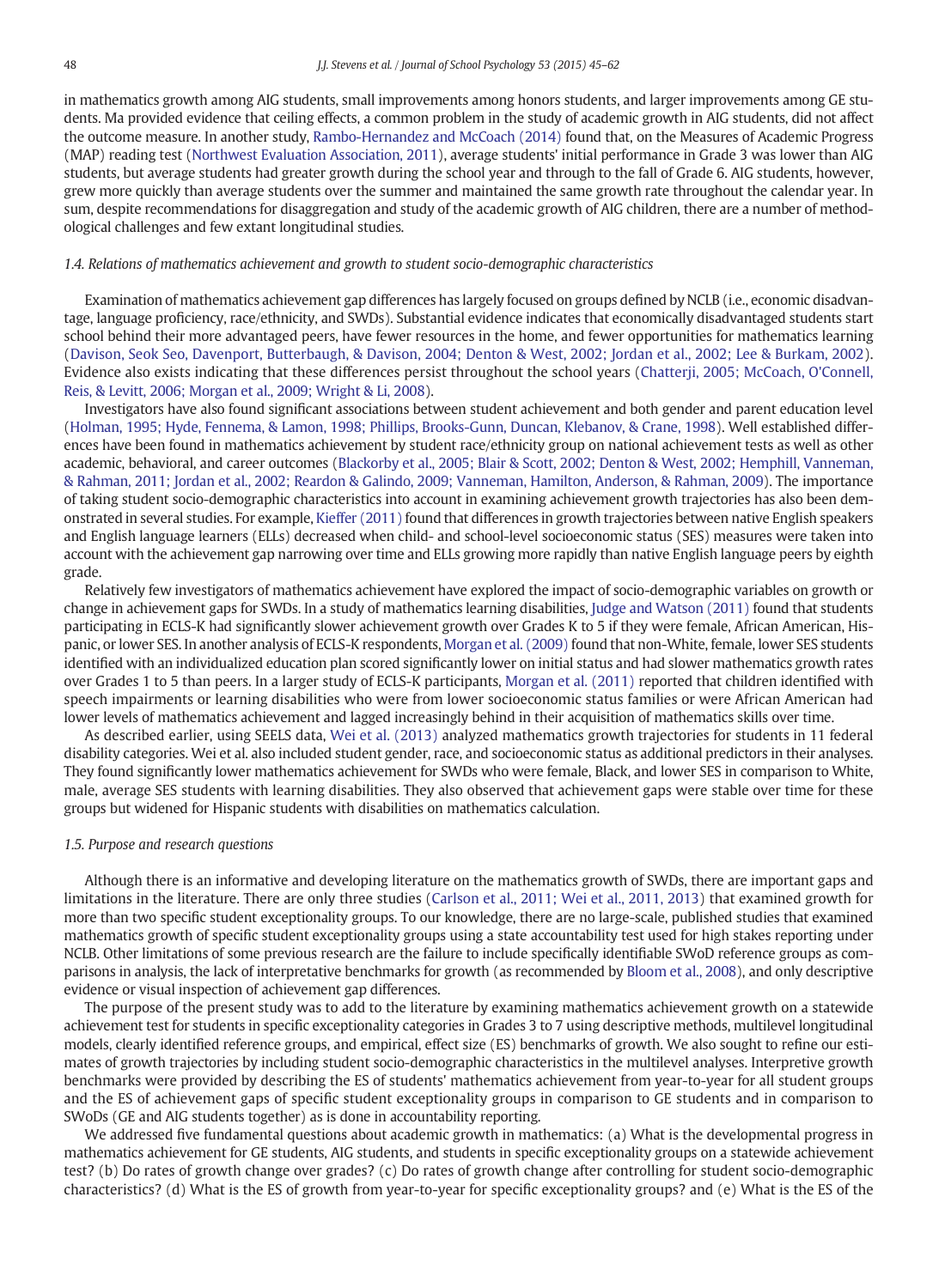<span id="page-4-0"></span>achievement gap between students in specific exceptionality categories and GE students or SWoDs as a whole and does the magnitude of gaps change over grades?

# 2. Method

### 2.1. Sample

The original sample for this study consisted of all students in North Carolina who were in the third grade in 2000–2001, had not been retained in grade from the previous year, and were present in the state's achievement testing database ( $N = 103,123$ ; see first column of Table 1 labeled Total sample). We selected North Carolina as the focal state for this analysis for several reasons. The state's educational accountability system has employed reading and mathematics tests with developmental scales spanning grades three through eight since 1993 [\(North Carolina Department of Public Instruction, 1996](#page-16-0)). These developmental scales have a strong psychometric foundation [\(Thissen, Pommerich, Billeaud, & Williams, 1995; Williams, Pommerich, & Thissen, 1998\)](#page-17-0) and are well described in the tests' technical manuals ([North Carolina Department of Public Instruction, 1996, 2006\)](#page-16-0). In addition, unlike many states, North Carolina has routinely included students with disabilities in their annual accountability testing program well before federal mandates to do so [\(Schulte, Villwock, Whichard, & Stallings, 2001\)](#page-17-0).

Based on the 2000 United States Census ([U. S. Census Bureau, 2014](#page-17-0)), which is the closest in time to the data reported here, North Carolina was similar to the U.S. general population in terms of percentage of Whites (72.1 versus 75.1) and American Indians (1.2 versus 0.9), but the state had a higher percentage of the population that was Black (21.6 versus 12.3) and smaller percentages who were Asian (1.4 versus 3.6) or Hispanic (4.7 versus 12.5). Students in North Carolina scored one quarter of a standard deviation above the national average at fourth grade on NAEP mathematics in 2003, the closest testing period to the year this longitudinal sample was in fourth grade ([U. S. Department of Education, 2013](#page-17-0)). The percent of students with disabilities as a percent of public school enrollment in North Carolina (13.4) closely approximated the national percent in 2001 (13.3; [U.S. Department of](#page-17-0) [Education, 2002](#page-17-0)).

To create the analytic sample, we systematically excluded a number of individuals (see second column of Table 1 labeled Analysis sample) if they met one or more of the following criteria: (a) did not follow the typical grade level sequence from Grades 3 to 7, primarily due to grade retention ( $N = 8315, 8.1\%$ ); (b) never participated in the large scale mathematics test in any grade from 3 to 7 ( $N = 1729, 1.7\%$ ); or (c) were missing wave one, third-grade demographic information, including codes for ethnicity  $(N = 14, 0.1\%)$ , gender  $(N = 11, 0.1\%)$ , parental education  $(N = 1206, 1.2\%)$ , or exceptionality  $(N = 314, 0.1\%)$ . We also excluded 30 students coded as "other" ethnicity in 2001 because the category was dropped by North Carolina in subsequent years. Retained students are likely to be systematically different than other students and might have biased our estimation of "typical" growth trajectories. Although we could have used imputation or other statistical methods to replace missing demographic information, research has shown that listwise deletion is an acceptable strategy with very small percentages  $\langle 2\% \rangle$  of missing data or when missingness occurs on predictor variables, as is the case here [\(Enders, 2010\)](#page-16-0). Finally, in order to ensure stable statistical estimation and power to examine growth for students in specific exceptionality categories, we also dropped from the analytic sample several categories with a sample size of 100 or less in third grade (multiple disabilities, orthopedic impairment, traumatic brain injury, and visual impairment,  $N = 321, \leq 1\%$ ).

After students meeting one or more of these exclusion criteria had been eliminated, the analytic sample consisted of 92,045 students (89% of the students in the state system data file and 91% of students tested). Table 1 shows the composition of the analytic and total sample with respect to SWoD, SWD, and specific exceptionality groups. We used z-tests of the difference between

#### Table 1

Student disability group by sample at wave 1.

| Student group                 | Total sample |       |        | Analysis sample |      |  |
|-------------------------------|--------------|-------|--------|-----------------|------|--|
|                               | N            | %     | N      | %               |      |  |
| Students without disabilities | 88,429       | 85.7  | 81,179 | 88.2            | .074 |  |
| General education             | 81,478       | 79.0  | 74,333 | 80.8            | .045 |  |
| Academic/intell, gifted       | 6951         | 6.7   | 6846   | 7.4             | .027 |  |
| Students with disabilities    | 14,694       | 14.3  | 10,866 | 11.8            | .074 |  |
| Autism                        | 332          | 0.3   | 141    | 0.2             | .020 |  |
| Emotional disturbance         | 829          | 0.8   | 634    | 0.7             | .012 |  |
| Hearing impairment            | 170          | 0.2   | 131    | 0.1             | .026 |  |
| Mild intellectual disability  | 2017         | 2.0   | 1244   | 1.4             | .047 |  |
| Multiple disability           | 100          | 0.1   | -      |                 | -    |  |
| Orthopedic impairment         | 80           | 0.1   |        |                 |      |  |
| Other health impairment       | 1502         | 1.5   | 1171   | 1.3             | .017 |  |
| Specific learning disability  | 6377         | 6.2   | 5221   | 5.7             | .021 |  |
| Speech-language impairment    | 2660         | 2.6   | 2324   | 2.5             | .006 |  |
| Traumatic brain injury        | 29           | < 0.1 |        |                 |      |  |
| Visual impairment             | 59           | < 0.1 |        |                 |      |  |
| Unidentified                  | 314          | 0.3   |        |                 |      |  |
| Total sample size             | 103,123      |       | 92,045 |                 |      |  |

Note. Students without disabilities group is composed of the combination of general education and academically/intellectually gifted students.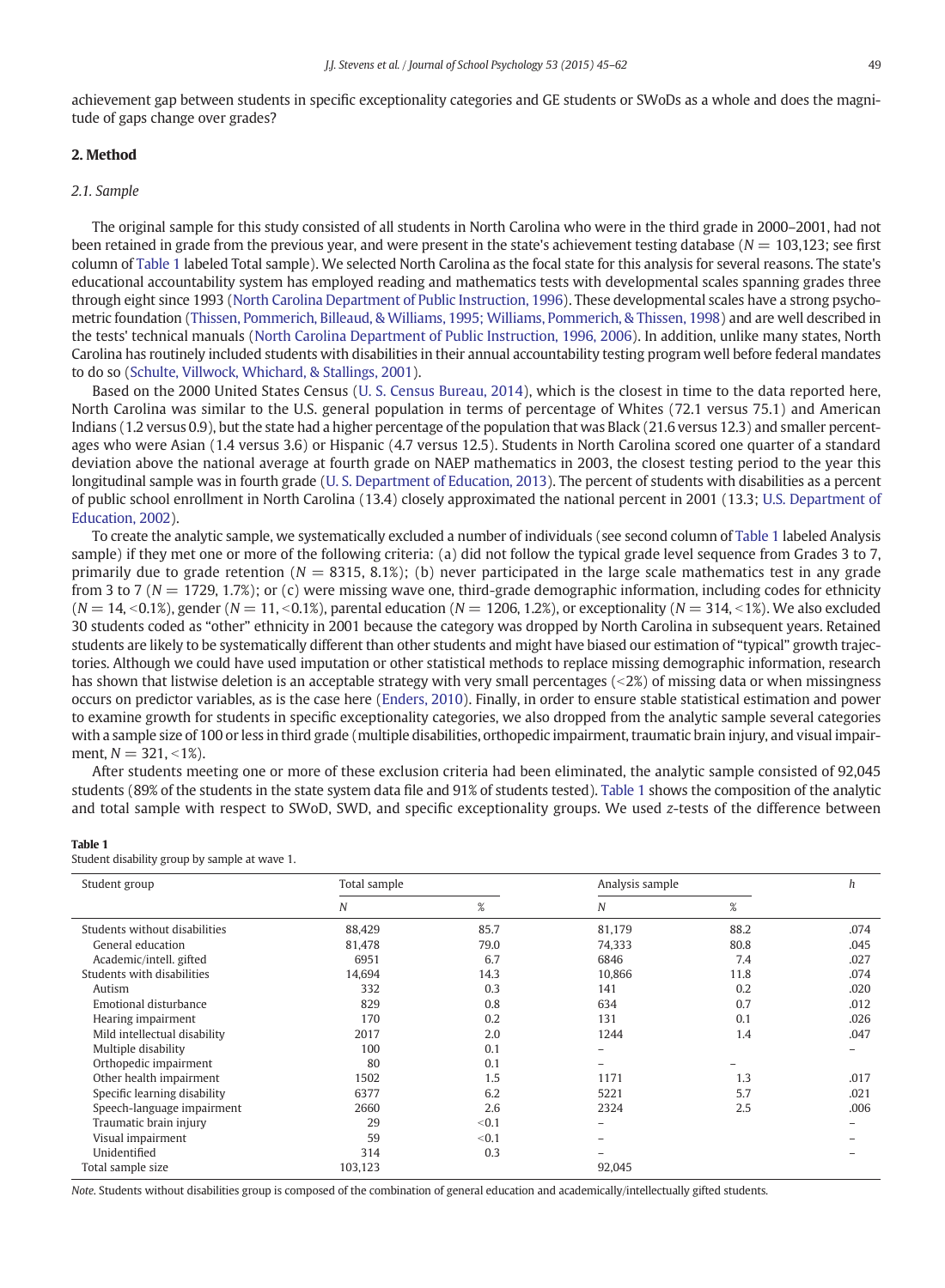<span id="page-5-0"></span>proportions to compare the two samples. Because of our very large sample sizes, any difference of .1% or larger between the two samples was statistically significant ( $p < .05$ ). To more fully evaluate these differences we also computed Cohen's h, a measure of effect size for proportions. Cohen provides rules of thumb for h ([Cohen, 1988, pp. 184](#page-16-0)–85), interpreting effect sizes of .20 as small, about .50 as medium, and .80 and greater as large. As can be seen in [Table 1](#page-4-0), all differences between samples were very small ranging from an h of .006 for speech-language impairment to .074 for SWD overall.

We also evaluated the samples on their demographic characteristics including differences between the SWoD and SWD groups (see Table 2). As with the comparisons in [Table 1,](#page-4-0) we used z-tests for proportions and Cohen's h to compare the total sample to the analytic sample and the SWoD to the SWD groups within the analytic sample. Although all but two comparisons (Asian and Multiracial) between the Total and Analysis samples were statistically significant, the magnitudes of these differences were very small for all 16 comparisons in Table 2 ranging from an h of 0 to an h of 0.047. Comparisons of the demographic characteristics of the SWoD and SWD groups, however, showed more variation. Although many comparisons between the groups were also very small in magnitude, there were also several larger differences in the composition of the SWD group including 20% fewer female students  $(h = 0.41)$ , 12% higher participation in free/reduced lunch  $(h = 0.24)$ , and more students with lower parental educational levels (e.g., 10% more students with parents who had less than a High School education,  $h = .28$ ).

We forward matched the cohort of students who were present in the database in 2000–2001 in Grade 3 to all succeeding years through Grade 7 (2004–05). The forward matching procedure tracked all students in the system in 2000–2001 but did not add new students entering the system in later years (e.g., new Grade 4 students in 2001–2002 and new Grade 5 students in 2002– 2003). We used forward matching to identify a clearly defined cohort of students and avoid a shifting student composition over the grades studied. We tracked the cohort only through seventh grade because the state introduced a third edition of the mathematics test in 2005–2006 that would have confounded estimates of mathematics growth with score changes due to test edition. Of the 92,045 students in the analytic sample, 80.9% had mathematics scores in all 5 years, 5.1% had scores in 4 years, 4.3% had scores in 3 years, 3.8% had scores in 2 years, and 6.0% had only one mathematics score during the 5-year study period. Achievement data for a student could be missing in a year because the student took an alternate assessment, began attending a private school that did not participate in the testing program, or moved out of state.

#### 2.2. Measures

For all analyses reported, the outcome measure was student developmental scale score on the standardized, second edition North Carolina End of Grade (EOG) Mathematics Tests. Each grade level test consisted of 80 multiple-choice items intended to measure the four strands in the state mathematics curriculum: (a) number sense, numeration, and numerical operations; (b) spatial sense, measurement, and geometry; (c) patterns, relationships, and functions; and (d) data, probability, and statistics [\(North Carolina](#page-16-0) [Department of Public Instruction, 2006\)](#page-16-0). Although the content specifications were based on strands, the scores reported are total scores across all strands. For reference, the central tendency and variability of these total scores across all North Carolina students are described by the values in the first two rows of [Table 3](#page-6-0). North Carolina mathematics test scores reported here are developmental scale scores based on vertical linking. The linking study used to establish the developmental scale employed a common items design in which adjacent grades were forward linked using a three-parameter logistic item response theory model, 12-item linking forms between adjacent grades, and an algorithm described by [Thissen and Orlando \(2001\).](#page-17-0)

#### Table 2

| Student demographic characteristics by sample and group at wave 1. |  |  |
|--------------------------------------------------------------------|--|--|
|--------------------------------------------------------------------|--|--|

| Characteristic           | Total sample |       | Analysis sample |      |        | SWoD     |      | <b>SWD</b> |      |      |
|--------------------------|--------------|-------|-----------------|------|--------|----------|------|------------|------|------|
|                          | N            | $\%$  | N               | $\%$ | h      | $\cal N$ | $\%$ | N          | $\%$ | h    |
| Female                   | 50,463       | 48.9  | 46,364          | 50.4 | .030   | 42,819   | 52.7 | 3545       | 32.6 | .409 |
| American Indian          | 1549         | 1.9   | 1353            | 1.5  | .031   | 1166     | 1.4  | 187        | 1.7  | .024 |
| Asian                    | 1958         | 1.9   | 1791            | 1.9  | .000   | 1720     | 2.1  | 71         | 0.7  | .123 |
| <b>Black</b>             | 31,190       | 30.2  | 26,096          | 28.4 | .040   | 22,640   | 27.9 | 3456       | 31.8 | .085 |
| Hispanic                 | 5555         | 5.4   | 4555            | 4.9  | .023   | 4233     | 5.2  | 322        | 3.0  | .112 |
| Multi-racial             | 1818         | 1.8   | 1639            | 1.8  | .000   | 1458     | 1.8  | 181        | 1.7  | .008 |
| White                    | 61,005       | 59.2  | 56,611          | 61.5 | .047   | 49,962   | 61.5 | 6649       | 61.2 | .006 |
| Unidentified             | 17           | < 0.1 |                 |      |        |          |      |            |      |      |
| Limited English          | 3553         | 3.4   | 2724            | 3.0  | .023   | 2555     | 3.1  | 169        | 1.6  | .100 |
| Title I student          | 4661         | 4.5   | 3882            | 4.2  | .015   | 3328     | 4.1  | 554        | 5.1  | .048 |
| Free/reduced lunch       | 40,189       | 39.1  | 37,266          | 40.5 | .029   | 1744     | 39.1 | 5522       | 50.8 | .236 |
| Parental education       |              |       |                 |      |        |          |      |            |      |      |
| $\leq$ High school       | 12,158       | 11.8  | 9532            | 10.4 | .045   | 7482     | 9.2  | 2050       | 18.9 | .283 |
| High school              | 47,247       | 45.8  | 41,756          | 45.4 | .008   | 36,346   | 44.8 | 5410       | 49.8 | .100 |
| High school $+$          | 4148         | 4.0   | 3848            | 4.2  | .010   | 3470     | 4.3  | 378        | 3.5  | .041 |
| Com. college graduate    | 13,368       | 13.0  | 12,599          | 13.7 | .021   | 11,437   | 14.1 | 1162       | 10.7 | .103 |
| Trade/bus. sch. graduate | 20,771       | 20.1  | 20,179          | 21.9 | .044   | 18,628   | 22.9 | 1551       | 14.3 | .222 |
| College graduate         | 4225         | 4.1   | 4131            | 4.5  | .020   | 3816     | 4.7  | 315        | 2.9  | .095 |
| Total sample size        | 103,123      |       | 92,045          |      | 81,179 |          |      | 10,866     |      |      |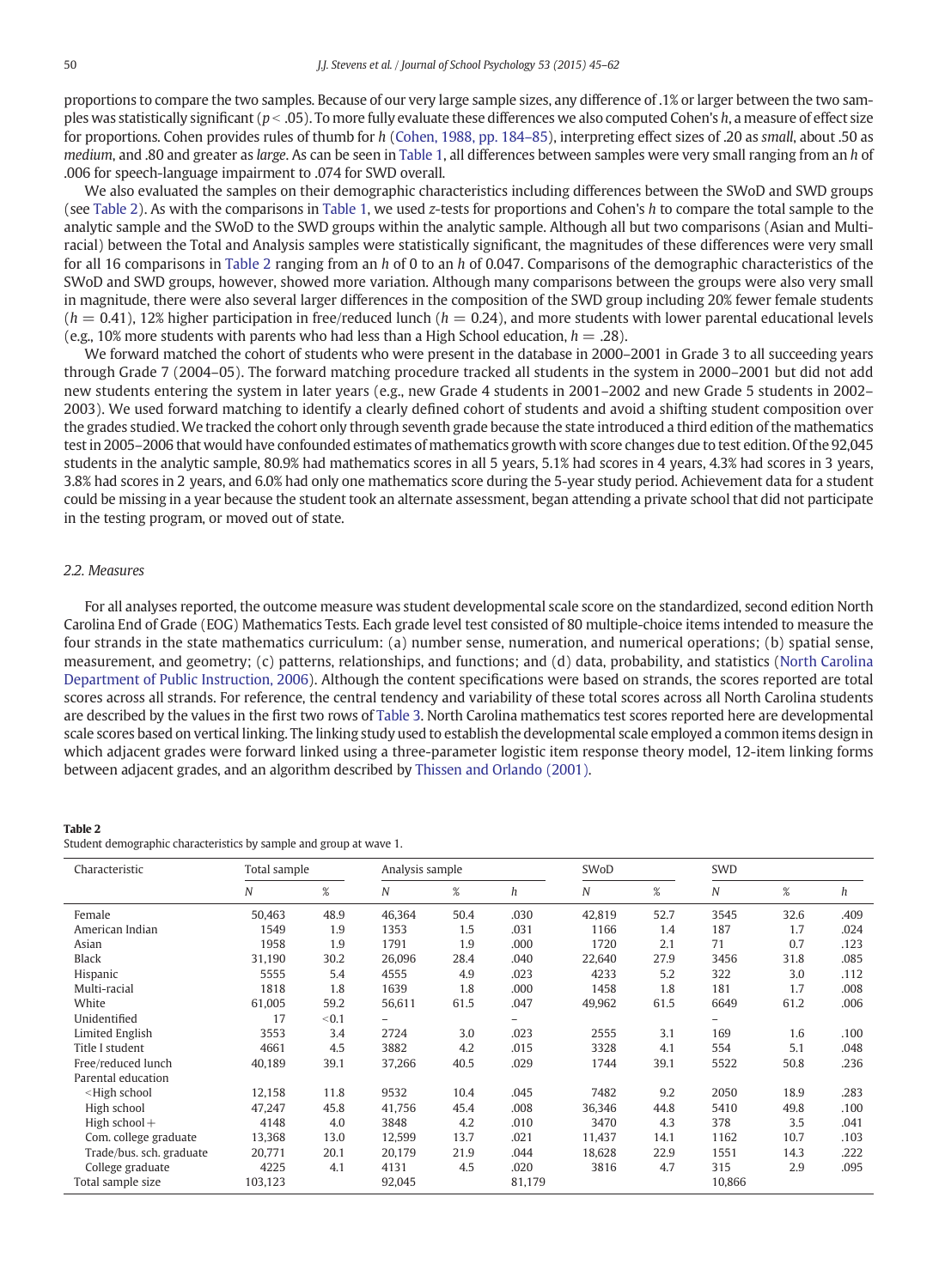# <span id="page-6-0"></span>Table 3

Mathematics scale score means and standard deviations by student group ( $N = 92,045$ ).

| Grade                        |        |        |         |         |         |
|------------------------------|--------|--------|---------|---------|---------|
| Student group                | 3      | 4      | 5       | 6       | 7       |
| All students                 | 251.44 | 257.39 | 263.22  | 267.15  | 270.15  |
|                              | (7.50) | (8.21) | (8.68)  | (9.18)  | (10.88) |
| General education            | 251.17 | 257.04 | 263.06  | 267.16  | 269.98  |
|                              | (6.91) | (7.61) | (7.91)  | (8.34)  | (9.94)  |
| Acad./intell. gifted         | 260.80 | 267.64 | 273.76  | 277.85  | 283.43  |
|                              | (5.55) | (6.30) | (6.12)  | (6.40)  | (8.90)  |
| Autism                       | 246.30 | 252.39 | 256.43  | 260.49  | 263.30  |
|                              | (7.76) | (8.61) | (10.59) | (10.39) | (12.49) |
| Emotional disturbance        | 243.98 | 249.91 | 254.19  | 256.53  | 257.77  |
|                              | (7.06) | (7.13) | (8.59)  | (8.47)  | (8.70)  |
| Hearing impairment           | 247.79 | 253.28 | 259.65  | 262.16  | 264.21  |
|                              | (7.10) | (7.46) | (8.27)  | (9.01)  | (10.02) |
| Mild intellectual disability | 237.56 | 243.25 | 246.68  | 249.61  | 252.24  |
|                              | (4.79) | (4.77) | (5.26)  | (5.46)  | (5.85)  |
| Other health impairment      | 246.27 | 251.49 | 255.79  | 258.67  | 261.07  |
|                              | (7.00) | (7.50) | (8.27)  | (8.67)  | (9.48)  |
| Spec. learning disability    | 247.03 | 252.23 | 257.22  | 260.28  | 262.44  |
|                              | (6.80) | (7.08) | (8.07)  | (8.44)  | (9.11)  |
| Speech-language impair.      | 249.74 | 255.85 | 261.80  | 265.95  | 268.62  |
|                              | (7.46) | (8.16) | (8.80)  | (9.28)  | (10.60) |

A technical manual is available that provides reliability and validity data for the EOG Mathematics Tests, as well as information about scaling and standard setting [\(North Carolina Department of Public Instruction, 2006](#page-16-0)). Internal consistency estimates for the mathematics total scale score were above .90 for Grades 3 to 8 and remained above .90 when examined separately by gender, ethnicity, disability status, or limited English proficiency status. Content validity evidence provided in the technical manual included teachers' ratings of the test content, with 85% agreeing to a superior or high degree that the content reflected the goals and objectives of the grade level mathematics curriculum. In terms of criterion-related validity evidence, teachers' ratings of student expected grades in mathematics correlated from .56 to .69 with students' scale scores, with correlations reported separately by grade. In addition, teachers' ratings of student grade-level mastery of mathematics rated on a four-point scale (with descriptors ranging from insufficient to superior mastery) correlated from .61 to .65 with students' scale scores. None of the correlations of scale scores with teacher ratings were reported separately by disability status.

The technical manual reported generally low correlations among EOG scale scores and variables external to the test such as gender, limited English proficiency, and student disability status. The majority of the correlations between scale scores and gender or limited English proficient were less than  $+.10$ , and most of the correlations between scale scores and disability status were less than  $+.30$ . None of these relations approached the size of coefficients for concurrent validity. These findings generalized across all content areas and test forms, and across Grades 3 to 8. Although not reported in the technical manual, evidence of concurrent and predictive validity for the EOG Mathematics Tests was provided in several additional studies. [Williams, Rosa, McLeod, Thissen, and Sanford](#page-17-0) [\(1998\)](#page-17-0) linked a shortened version of the EOG Mathematics Tests (1st edition) with NAEP mathematics scores. In a summary of this study, [Thissen \(2007\)](#page-17-0) reported that the EOG Mathematics Tests–NAEP correlation was .73. [Renaissance Learning \(2008\)](#page-17-0) reported the correlation between the third-grade EOG Mathematics Test (2nd edition) and the STAR Mathematics test was .73. In a more recent concurrent validity study ([Northwest Evaluation Association, 2014\)](#page-16-0), the NWEA MAP mathematics test correlated from .81 to .86 over Grades 3 to 8 with the EOG Mathematics Tests (3rd edition) at corresponding grades. None of these studies reported concurrent and predictive validity results separately for SWDs and SWoDs.

#### 2.3. Procedures

North Carolina began its current large-scale assessment and accountability program in reading and mathematics in 1993. Test data are housed for research purposes at the North Carolina Education Research Data Center (NCERDC) at Duke University. The testing program and procedures used to build the longitudinal dataset used are described next.

# 2.3.1. Test administration

The North Carolina EOG Mathematics Tests are part of the North Carolina Department of Public Instruction's school accountability program and are administered to students in May of each year, typically in the general education classroom by general education teachers and proctors. Generally, state testing guidelines require students to be included in testing, but students may be exempted from testing or take an alternate assessment for a variety of reasons, including limited English proficiency or determination by an IEP team that a student with a disability should not participate in testing ([North Carolina Department of Public Instruction, 2006](#page-16-0)). For the 2000–2001 school year, the participation rate for the EOG Mathematics Test for students in the third grade was 98% overall and 81.6% for SWDs. Within the special education population, the participation rate by disability varied from 0% for students with moderate to severe intellectual disabilities to 91% for students with learning disabilities.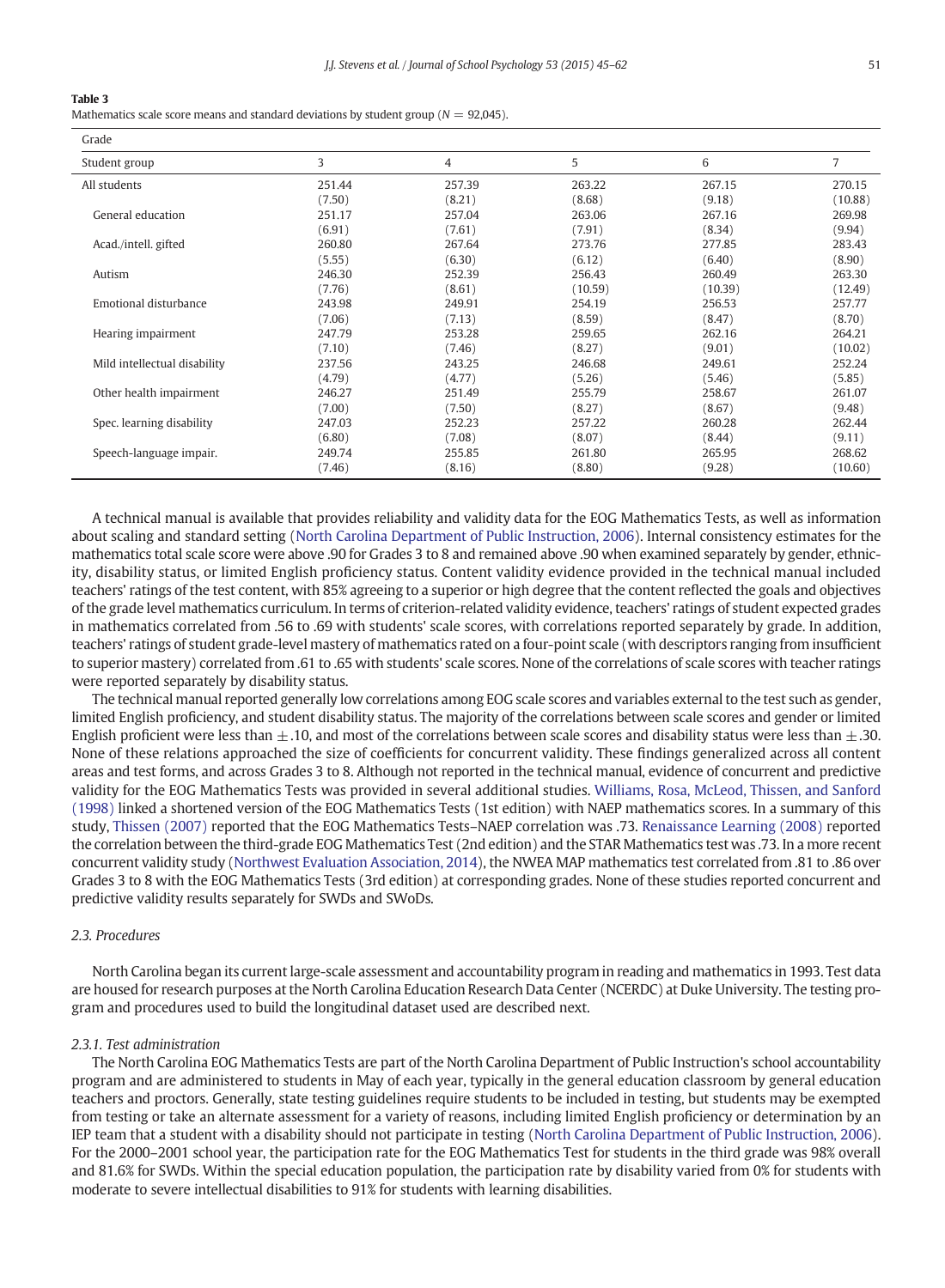# 2.3.2. Determination of student groups

Unlike many states, North Carolina explicitly identifies a group of students labeled as "Academically/Intellectually Gifted" (AIG). We took advantage of this opportunity to study growth of this group and also to compare the growth of student groups not only to GE students but also to AIG students by including this group in our analyses. Exceptional children were identified as SWDs and in need of special education services at the school level, and in the third grade, students were identified in 1 of 17 categories. These classifications were used as the basis for the exceptionality groups used in this study. Two of these categories were for students who were not receiving special education services (a) GE students not identified as exceptional and (b) AIG students. The remaining 15 categories paralleled the disability categories in the Individuals with Disabilities Education Improvement Act ([IDEIA, 2004\)](#page-16-0), although the terms sometimes varied somewhat from the IDEIA designations (e.g., "Behaviorally–Emotionally Handicapped" for IDEIA's "Emotional Disturbance").

Prior to data analysis, we recoded the state's exceptionality classifications to match the IDEIA designations with two exceptions. The IDEIA designations do not include an academically gifted category. Because we were interested in academic growth for these students, we analyzed this group separately except in some of the reporting of achievement gap differences where we conformed to NCLB practice of comparing SWD performance with all students without disabilities (i.e., GE students with AIG students together). The second exception to IDEIA labels involves the category of intellectual disability. In North Carolina, this category is separated into mild, moderate, and severe intellectual disabilities; however, only the "mild" designation included the subset of students who had participated in the primary state mathematics assessment reported here. Because this group is not directly comparable to the IDEIA category, we maintained the North Carolina designation of students with a "mild intellectual disability."

#### 2.3.3. Longitudinal database construction

The study dataset was constructed from multiple annual student electronic files available from the NCERDC. At each school, there is one EOG test record for each student who was a member of that school at the time of end of year mathematics and reading testing, even if the student was absent or exempt from testing. Also included in the EOG record is student demographic information and disability classification coded by school personnel at the time of testing and a unique identifier for each student, added by NCERDC, used to match student records across years. To create the longitudinal records, we conducted additional data quality checks on the EOG test record files for the years 2001 to 2005 and then merged annual files by student identification number to create the longitudinal dataset.

#### 2.4. Analytic methods

We used multiple analytic approaches to describe and estimate the growth in mathematics achievement of students with and without disabilities. First, we applied descriptive methods to report mean change by year for all students by student group. Second, similar to most studies published in this area, we modeled student growth using multilevel longitudinal analyses [\(Raudenbush & Bryk, 2002](#page-17-0)). The multilevel analyses were completed using HLM 7.0 [\(Raudenbush, Bryk, Cheong, Congdon, & du](#page-17-0) [Toit, 2011\)](#page-17-0), full maximum likelihood estimation, and specification of model parameters as random effects. We did not include a third school level in the analyses because our interest was in student growth rather than school effects, and we wished to avoid attrition of students who changed schools. In the two-level HLM models we used, time was centered at the first testing occasion (Grade 3), and we included data from any available time point for a student even when data from other time points were missing.

We first applied unconditional growth models to serve as a baseline for comparison to succeeding models. The next modeling step applied conditional multilevel growth models to examine model results for each student exceptionality category. The last step in our analyses was to add student characteristics and demographic variables as additional predictors of mathematics achievement. The conditional models included a level-1 model that specified student mathematics scores predicted by a quadratic function of time of measurement and a level-2 model composed of the prediction of level-1 model parameters as a function of student exceptionality categories and demographic characteristics. We used a quadratic model based on previous findings in the literature as well as inspection of the data and statistical testing of alternative growth functions.<sup>4</sup> The initial level-1 model can be described as follows:

$$
(Y_{ti}) = \pi_{0i} + \pi_{1i}(\text{time}) + \pi_{2i}(\text{time squared}) + r_{ti}
$$
\n
$$
(1)
$$

where Y is the mathematics scale score for student *i* at time t and  $\pi_{0i}$  is the initial status or intercept for student *i* at time 0,  $\pi_{1i}$  is the linear rate of change,  $\pi_{2i}$  is the quadratic curvature and represents the acceleration or deceleration in each student's growth trajectory and  $r_{ti}$  is the residual for each student.

At level-2, the level-1 parameters were modeled using student characteristics. All dichotomous predictors were uncentered, but parental education, a continuous variable coded into ordinal categories, was centered at the grand mean. With this approach, coefficients for dichotomous predictors represented the effect for the group coded one and the coefficient for parental education

<sup>4</sup> We also examined four additional fractional polynomial models representing other degrees of curvature between a linear and a quadratic model and a cubic model. Although a cubic function was statistically significant, it accounted for less than one-tenth of 1% of additional variance explained. Based on inspection of fit indices (i.e., Akaike information criterion, Bayes information criterion, and deviance), other findings in the literature, and visual inspection, a quadratic model was deemed the most appropriate and parsimonious model. Details on these other analyses are available from the first author.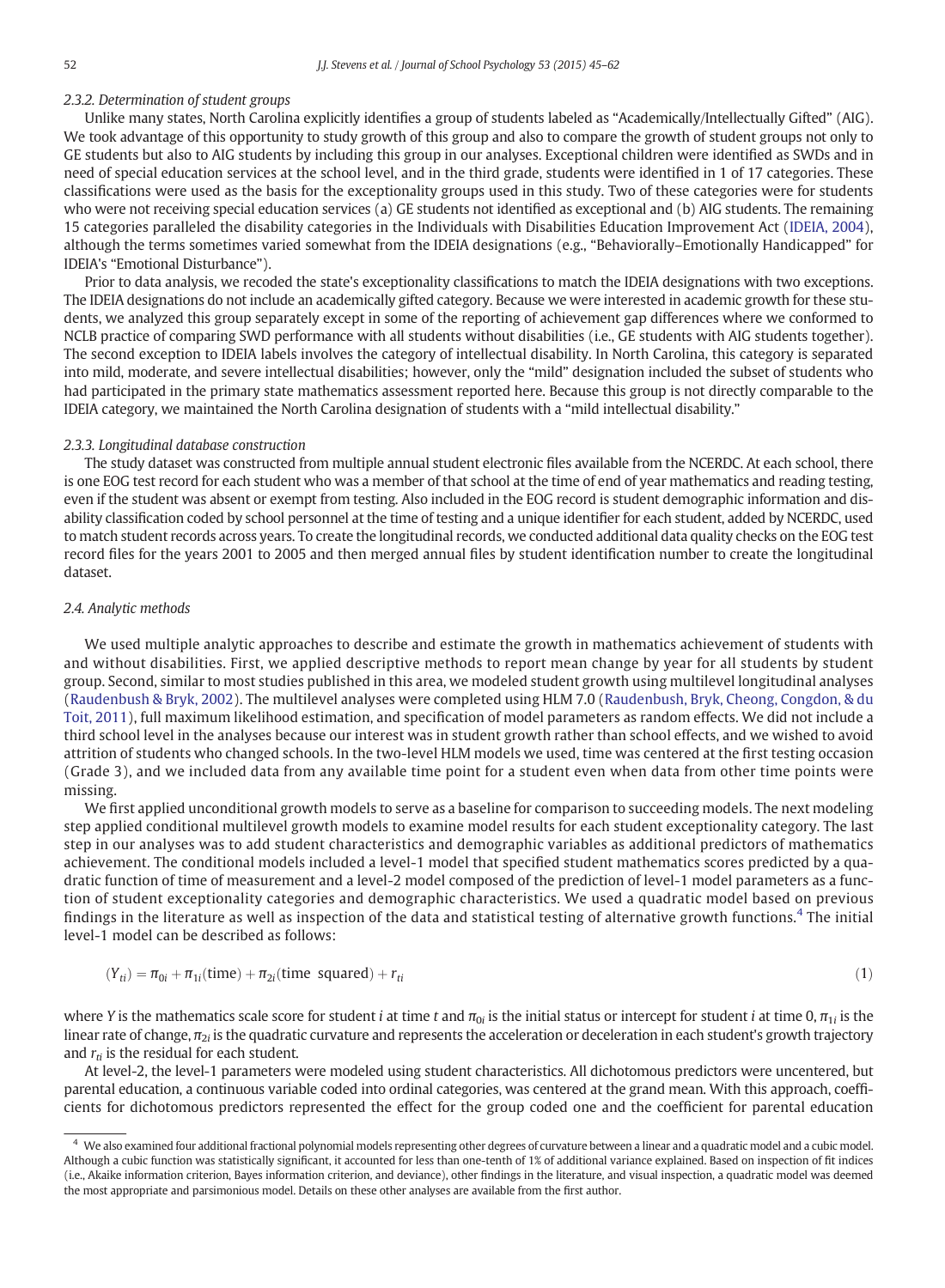<span id="page-8-0"></span>represented the effect for a student with average parental education. The level-2 equations for the mathematics initial status and growth rate parameters were as follows:

$$
Initial \text{ Status}, \ \pi_{0i} = \beta_{00} + \sum \beta_{0k} (Predictor_k) + u_{0i} \tag{2}
$$

Rate of Change;  $\pi_{li} = \beta_{10} + \sum \beta_{1k} (Predictor_k) + u_{1i}$  (3)

$$
Curvature, \ \pi_{2i} = \beta_{20} + \sum \beta_{2k} (Predictor_k) + u_{2i}
$$
\n
$$
\tag{4}
$$

where  $β_{00}$  is the mathematics score intercept at Grade 3 for all students, each  $β_{0k}$  represents the average partial regression coefficient relating the predictor of interest to student's initial status, and  $u_{0i}$  is the residual between the fitted predictor value for each student and the student's observed Grade 3 mathematics score. For each rate of change parameter (i.e.,  $\pi_{1i}$  and  $\pi_{2i}$ ), each individual's rate of change,  $\pi_{\text{p}_b}$  was modeled as a function of the average mathematics rate of change,  $\beta_{\text{po}}$ . Each  $\beta_{\text{pk}}$  represents the average partial regression coefficient relating the predictor of interest to students' rate of change, and  $u_{pi}$  is the residual between the fitted predictor value for each student's rate of change and the observed rate of change.

Our final analyses provided empirical benchmarks [\(Bloom et al., 2008\)](#page-15-0) of achievement scores as a contextual aid in interpreting students' mathematics growth trajectories. We used two methods to provide interpretive benchmarks: (a) year-to-year growth ESs for each student group, and (b) achievement gap ESs between student exceptionality groups and all students without disabilities (i.e., GE and AIG students combined). We estimated year-to-year ESs for GE students, AIG students, and students from each exceptionality category by examining the mean difference from one year to the next in ratio to the pooled standard deviation for the two years. To estimate achievement gap ES, the mean difference between the exceptionality group and SWoD students was computed and divided by the standard deviation of the scores for all students in that grade [\(Bloom et al., 2008](#page-15-0)). Both ESs were Cohen's d statistic, and were interpreted using the same rules of thumb regarding ES magnitude as described earlier for Cohen's h ([Cohen, 1992](#page-16-0)).

# 3. Results

We used the analytic sample to describe achievement by grade for each group of SWDs, estimate growth trajectories using multilevel methods, and create empirical benchmarks to further characterize mathematics growth and achievement gaps by student group.

#### 3.1. Average observed growth by exceptionality category

[Table 3](#page-6-0) shows means and standard deviations of mathematics scale scores by grade for all students together and for each student group that had a sample size greater than 100 in 2000–2001. It can be seen in [Table 3](#page-6-0) and Fig. 1 that most typical trajectories are curvilinear in form, with decelerating growth across grades. It can also be seen in [Table 3](#page-6-0) that all student groups showed increasing variability in mathematics scores across grades. As expected, the AIG students had the highest mean achievement at initial status in Grade 3 and showed a somewhat higher slope than other student groups. In terms of level of performance, the order of growth trajectories from highest to lowest performing for the remaining student groups were GE, speech-language impairment, hearing impairment, autism, specific learning disability, other health impairment, emotional disturbance, and mild intellectual disability. Although there was some crossing of growth trajectories in the middle of the distribution, generally there was some differentiation



Fig. 1. Observed mean mathematics achievement by grade and student group.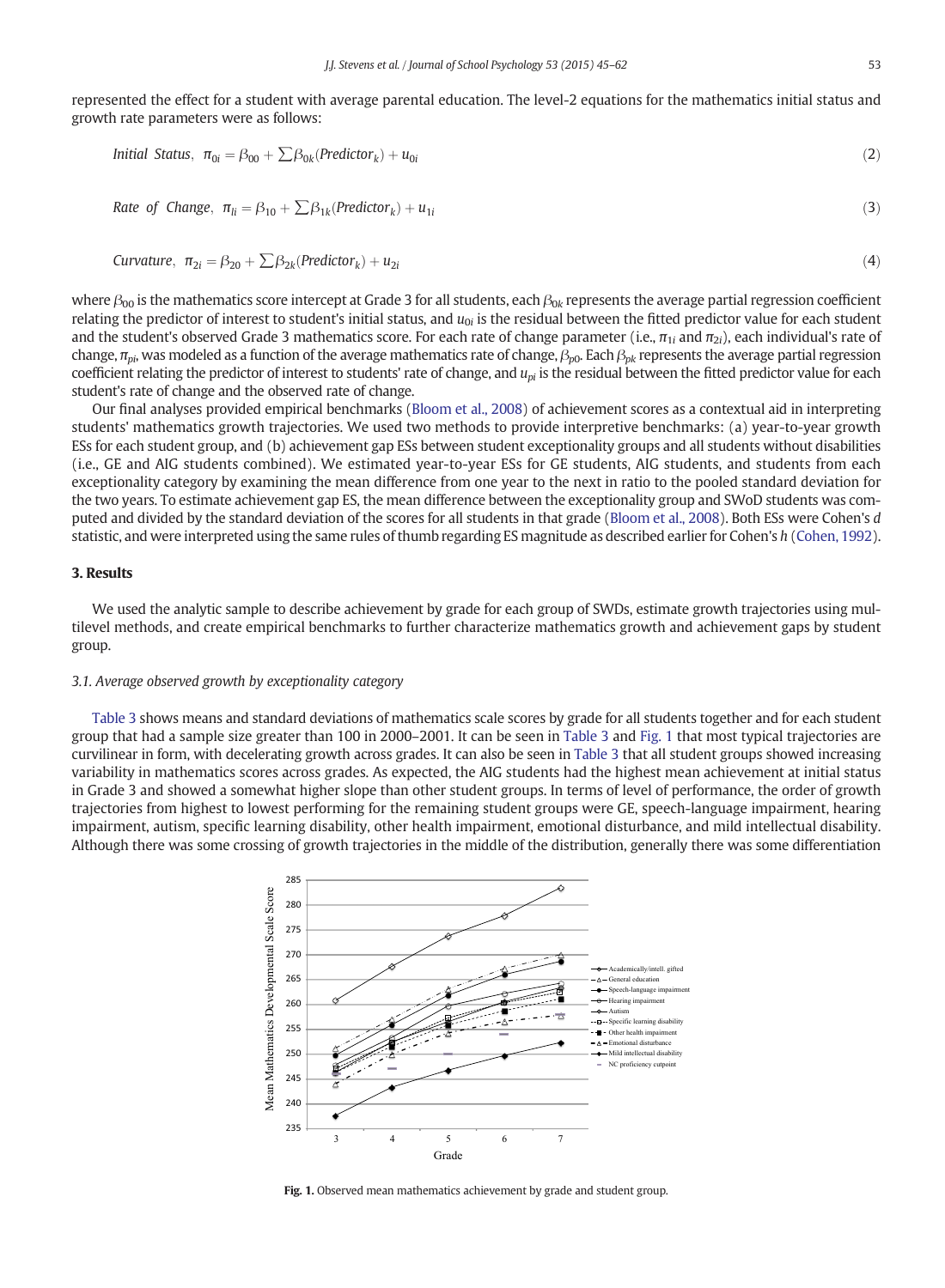<span id="page-9-0"></span>between groups of students in initial status. All student groups demonstrated positive growth over time, although there are differences apparent in both rate of change and rate of curvature for some groups. These observations are tested further using the multilevel statistical models described in the next section. [Fig. 1](#page-8-0) also shows the North Carolina proficiency standard in mathematics for each grade (as indicated by the gray horizontal line at each grade). Because these standards were not linear across grades, the relation of average performance of the student groups varies over grades with fewer student groups exceeding proficiency on average in Grade 7 in comparison to earlier grades.

# 3.2. Multilevel growth models

#### 3.2.1. Unconditional and longitudinal level-1 models

The first model applied was a fully unconditional random effects model that only estimated grand means and variance components. We then applied a two-level longitudinal model that estimated quadratic growth trajectories. Introduction of the quadratic model resulted in statistically significant improvement in model fit ( $p < .001$ ; see first columns of Table 4). Across all students, the estimated mean mathematics scale score in Grade 3 was 251.08. The average linear change was significantly different than zero, at 6.92 points ( $z = 520.02$ ,  $SE = 0.01$ ,  $p < .001$ ). The curvature in the growth function was  $-0.55$  scale score points, which was also significantly different than zero ( $z = -163.89$ ,  $SE = 0.003$ ,  $p < .001$ ). This model allowed each growth trajectory parameter (i.e., intercept, linear, and quadratic) to vary randomly across students. A multi-parameter variance component test indicated that this model provided a better fit to the data than a fixed effects model,  $\chi^2$  (5) = 46,106.21, p < .001, demonstrating that students differed in their growth trajectories. Intercorrelations of the model parameters between intercept and linear, intercept and curvilinear, and linear and curvilinear parameters were .28, .18, and −.61, respectively.

#### Table 4

| Fixed and random effects longitudinal HLM regression models, Grades 3 to 7. |  |  |  |  |  |  |
|-----------------------------------------------------------------------------|--|--|--|--|--|--|
|-----------------------------------------------------------------------------|--|--|--|--|--|--|

| Random effect                                                 | Unconditional            |                     |                      | Specific exceptionality<br>Exceptionality & demographics |                                     |                                                   |                                              |                                     |                                         |
|---------------------------------------------------------------|--------------------------|---------------------|----------------------|----------------------------------------------------------|-------------------------------------|---------------------------------------------------|----------------------------------------------|-------------------------------------|-----------------------------------------|
|                                                               | Intercept Linear         |                     | Quadratic            | Intercept                                                | Linear                              | Quadratic                                         | Intercept                                    | Linear                              | Quadratic                               |
| Mean<br>Academic/intellectually gifted                        | $251.08$ **<br>(0.03)    | $6.92$ **<br>(0.01) | $-0.55***$<br>(0.00) | $250.95***$<br>(0.03)<br>$9.99***$                       | $7.02***$<br>(0.01)<br>$-0.12*$     | $-0.56^{**}$<br>(0.01)<br>$0.23***$               | $253.14$ **<br>(0.04)<br>$7.02***$           | $6.99***$<br>(0.02)<br>$-0.20$ **   | $-0.54$ **<br>(0.01)<br>$0.17***$       |
| Autism                                                        |                          |                     |                      | (0.07)<br>$-6.38**$<br>(0.70)                            | (0.05)<br>$-0.90*$<br>(0.45)        | (0.01)<br>0.16<br>$(0.11)$<br>-0.21 <sup>**</sup> | (0.07)<br>$-8.16***$<br>(0.64)<br>$-5.35***$ | (0.05)<br>$-0.83$<br>(0.45)         | (0.01)<br>0.14<br>(0.11)                |
| Emotional disturbance<br>Hearing impairment                   |                          |                     |                      | $-7.80**$<br>(0.29)<br>$-3.81***$<br>(0.63)              | $-0.35$<br>(0.22)<br>0.19<br>(0.37) | (0.05)<br>$-0.18$<br>(0.09)                       | (0.27)<br>$-4.14***$<br>(0.53)               | $-0.25$<br>(0.22)<br>0.21<br>(0.36) | $-0.14*$<br>(0.05)<br>$-0.18$<br>(0.09) |
| Mild intellectual disability                                  |                          |                     |                      | $-14.00**$                                               | $-1.69***$                          | $0.14***$                                         | $-10.65***$                                  | $-1.58$ **                          | $0.22***$                               |
| Other health impairment                                       |                          |                     |                      | (0.17)<br>$-5.35***$<br>(0.21)                           | (0.15)<br>$-1.28$ **<br>(0.14)      | (0.04)<br>0.05<br>(0.04)                          | (0.18)<br>$-5.63***$<br>(0.19)               | (0.15)<br>$-1.21$ **<br>(0.14)      | (0.04)<br>0.05<br>(0.03)                |
| Specific learning disability                                  |                          |                     |                      | $-4.48$ **<br>(0.10)                                     | $-0.86***$<br>(0.06)                | 0.01<br>(0.02)                                    | $-4.16***$<br>(0.09)                         | $-0.79***$<br>(0.06)                | 0.03<br>(0.02)                          |
| Speech-language impairment                                    |                          |                     |                      | $-1.45***$<br>(0.16)                                     | 0.16<br>(0.08)                      | $-0.04$<br>(0.02)                                 | $-1.81***$<br>(0.14)                         | $0.21$ <sup>*</sup><br>(0.08)       | $-0.04***$<br>(0.02)                    |
| Gender                                                        |                          |                     |                      |                                                          |                                     |                                                   | $-0.44***$<br>(0.04)                         | 0.02<br>(0.03)                      | $0.03***$                               |
| Limited English                                               |                          |                     |                      |                                                          |                                     |                                                   | $-2.69$ **                                   | $-0.13$                             | (0.01)<br>0.04                          |
| Parental education                                            |                          |                     |                      |                                                          |                                     |                                                   | (0.16)<br>$1.25***$<br>(0.02)                | (0.11)<br>$0.05***$<br>(0.01)       | (0.03)<br>$0.03***$<br>(0.01)           |
| Free/reduced lunch                                            |                          |                     |                      |                                                          |                                     |                                                   | $-1.25***$<br>(0.05)                         | $-0.19***$<br>(0.03)                | $-0.01$<br>(0.01)                       |
| Asian                                                         |                          |                     |                      |                                                          |                                     |                                                   | 0.20<br>(0.16)                               | $1.28**$                            | $-0.08*$                                |
| Black                                                         |                          |                     |                      |                                                          |                                     |                                                   | $-4.13***$                                   | (0.10)<br>$0.22***$                 | (0.03)<br>$-0.11***$                    |
| Hispanic                                                      |                          |                     |                      |                                                          |                                     |                                                   | (0.05)<br>$-0.94***$<br>(0.12)               | (0.03)<br>$0.93**$<br>(0.08)        | (0.01)<br>$-0.15***$<br>(0.02)          |
| American Indian                                               |                          |                     |                      |                                                          |                                     |                                                   | $-1.85***$                                   | $-1.46$ **                          | $0.29***$                               |
| Variance component<br>Residual                                | $49.50***$<br>10.60      | $1.37***$           | $0.14***$            | $37.73***$<br>10.59                                      | $1.29***$                           | $0.13***$                                         | (0.17)<br>$27.15***$<br>10.59                | (0.12)<br>$1.19**$                  | (0.03)<br>$0.13***$                     |
| Pseudo- $R^2$ (as %)<br>Model df                              | $\overline{a}$<br>92,044 |                     |                      | 23.78<br>92,036                                          | 5.84                                | 7.14                                              | 45.15<br>92,028                              | 13.14                               | 7.14                                    |
| $\triangle$ Deviance, $\chi^2$ ( <i>df</i> , <i>p</i> -value) | $\overline{a}$           |                     |                      | 24,671.43 (24, <.001)                                    |                                     |                                                   | 29,111.25 (24, <.001)                        |                                     |                                         |

Note. Standard errors shown in parentheses.

 $^*$  p < .05

\*\*  $p < .001$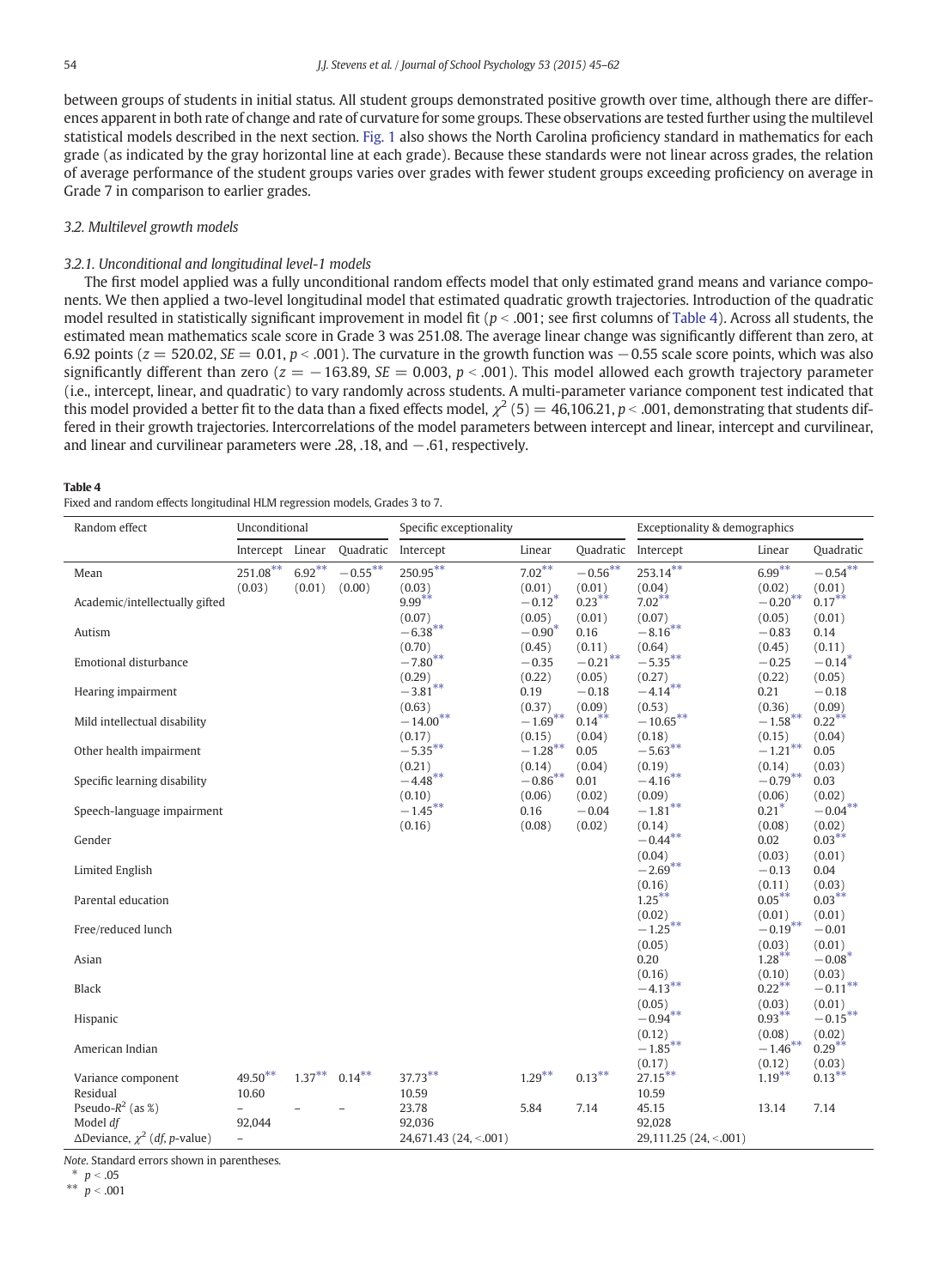#### 3.2.2. Specific exceptionality model

We next applied two conditional models that added predictors to the quadratic unconditional model. In the first model, we added dummy coded predictors that reflected students' SWoD group or SWD exceptionality category. Multilevel model results for the exceptionality predictors are shown in the middle columns of [Table 4](#page-9-0). The average scale score of the GE student reference group (i.e., the group coded zero on all vectors) was about 251. It can be seen that all differences in intercept in Grade 3 between GE students, AIG students, and students in each exceptionality category were statistically significant ( $p < .001$ ). Although AIG students scored about 10 scale score points higher in Grade 3 than GE students, students from all of the exceptionality categories had significantly lower initial mathematics performance. Students classified with a mild intellectual disability showed the largest differences in initial status—on average 14 scale score points lower than GE students. Students with speech-language impairment showed the smallest contrast; they scored an average of 1.45 scale score points lower in Grade 3.

The average initial rate of change for GE students was about 7 scale score points. Students from three exceptionality groups (emotional disturbance, hearing impairment, and speech-language impairment) did not differ significantly in linear rate of change in contrast to the GE students. The remaining comparisons between student groups all showed statistically significant ( $p < .001$ ) lower linear growth. The smallest difference observed was for AIG students, but annual decreases in linear growth rate of from 0.86 to 1.69 scale score points were observed for the remaining exceptionality groups.

Examination of the quadratic term results showed that, on average, GE students were estimated to have a statistically significant deceleration in growth rate of −0.56 scale score points from Grades 3 to 4. Students from three groups (AIG, mild intellectual disability, and emotional disturbance) showed statistically significant differences in rate of curvature. Students classified as AIG and with a mild intellectual disability showed a decrease in the rate of deceleration that resulted in lesser rates of −0.33 and −0.42 scale score points, respectively. In comparison to GE students, students with emotional disturbance showed an additional deceleration in growth rate  $(-0.21)$  that resulted in a decrease of  $-0.77$  scale score points. No other group contrasts of the quadratic term were statistically significant.

Variance components, pseudo- $R^2$  (expressed as the percent of variance explained), and deviance statistics are presented at the bottom of [Table 4](#page-9-0) and show that addition of the exceptionality predictors accounted for approximately 24%, 6%, and 7% of the variance in student intercepts, slopes, and curvature, respectively, in comparison to the unconditional longitudinal model. Comparison of model deviances between the unconditional longitudinal and specific exceptionality models resulted in a statistically significant reduction in unexplained variance,  $\chi^2$  (24) = 24,671.43, p < .001. Intercorrelations of the model parameters between intercept and linear, intercept and curvilinear, and linear and curvilinear parameters were .26, .14, and −.63, respectively.

#### 3.2.3 . Exceptionality and demographics model

We then expanded the multilevel growth model by adding an additional set of predictors representing student demographics and background characteristics (see right-most columns of [Table 4\)](#page-9-0). The estimated mean initial status or intercept (253.14) now represented the average mathematics achievement in Grade 3 for students who were White males, GE, English proficient, not receiving free/reduced lunch, and had parents at the midpoint of education level. Although the magnitude of several exceptionality parameter estimates changed through addition of the socio-demographic predictors, hypothesis testing results for the mean of parameters and for specific exceptionality category contrasts were very similar to those for the previous model with three exceptions: linear change for the autism group was no longer statistically significant, and both linear change and curvature for students with speech-language impairments were now statistically significant in this model when they had not been significant in the previous model. Estimated growth trajectories for this final model are still well represented by those shown in [Fig. 1](#page-8-0) with the same trends and ordering of student groups; however, modeled trajectories were smoother and more linear in appearance.<sup>5</sup>

Examination of results for the added predictors showed that, controlling for all other predictors, females (−0.44), limited English proficient students (−2.69), free/reduced lunch recipients (−1.25), Black students (−4.13), Hispanic students (−0.94), and American Indian students  $(-1.85)$  had significantly lower initial mathematics performance than the reference group in Grade 3. Results for the linear growth parameter showed that all predictors except student gender and limited English proficiency showed statistically significant differences in rate of change in comparison to the reference group. Controlling for all other predictors, students with higher levels of parental education (0.05), who were Asian (1.28), Black (0.22), or Hispanic (0.93) showed larger rates of change than the reference group; and students who were free/reduced lunch recipients  $(-0.19)$  or American Indians  $(-1.46)$  showed lesser rates of change. Results for the quadratic parameter showed that the limited English proficient students and free/reduced lunch recipients did not differ significantly from the reference group. Controlling for all other predictors, female students (0.03), those with higher levels of parental education (0.03), and American Indian students (0.29), showed acceleration in growth rate, whereas free/reduced lunch recipients (−0.01), Asian (−0.08), Black (−0.11), and Hispanic (−0.15) students all showed statistically significant deceleration in growth rate compared to the reference group.

Examination of pseudo- $R^2$  (expressed as the percent of variance explained) and deviance statistics showed that addition of the socio-demographic predictors accounted for approximately 45%, 13%, and 7% of the variance in student intercepts, slopes, and curvature, respectively in comparison to the unconditional longitudinal model. Examination of pseudo- $R<sup>2</sup>$  between Model 2 and Model 3 showed that addition of the socio-demographic predictors accounted for an additional 28% and 8% of variance in intercepts and slopes respectively; there was no change in explained variance of curvature parameters. Comparison of model deviances between the unconditional longitudinal and specific exceptionality and demographics models resulted in a statistically significant reduction in

<sup>5</sup> Additional figures and tables based on HLM estimated model results are available on request from the first author.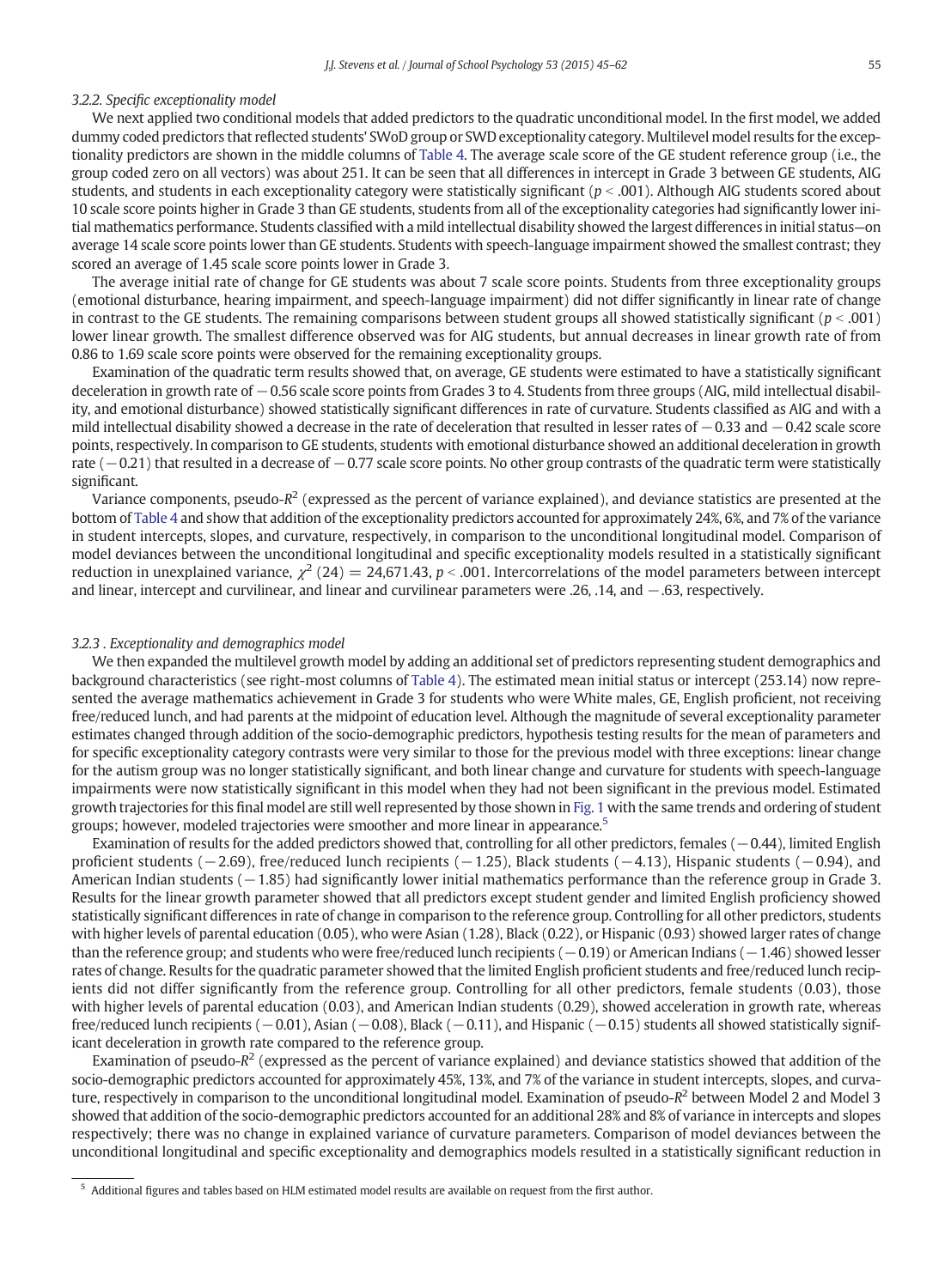unexplained variance,  $\chi^2$  (48) = 53,782.68, p < .001, and comparison of model deviances between Model 2 (specific exceptionality) and Model 3 (specific exceptionality and demographics) also resulted in a statistically significant reduction in unexplained variance,  $\chi^2$  (24) = 29,111.25, p < .001.

Intercorrelations of the model parameters between intercept and linear, intercept and curvilinear, and linear and curvilinear parameters were .29, .04, and −.65, respectively. Thus, after controlling for demographic characteristics, there was a modest correlation between intercept and linear slope indicating a Matthew effect relation in which, on average, those who scored higher in Grade 3 grew at a more rapid rate and those with lower Grade 3 scores grew at a slower rate. There was no relation of intercept to curvature. And there was a strong negative relation between linear and curvilinear growth parameters in which those with higher initial rates of growth had the greatest deceleration in growth and those with lower initial growth had less moderation of growth rate over time.

One of our research questions involved evaluating the impact of inclusion of socio-demographic predictors. Estimates from the middle to the right column of [Table 4](#page-9-0) were compared to determine the effect of controlling for socio-demographic characteristics on estimates of exceptionality group differences. The magnitude of the change was evaluated by comparing the size of coefficient change to the coefficient's standard error. It can be seen that, after controlling for socio-demographic characteristics, initial level of mathematics performance (i.e., intercept) increased substantially  $(>2 S E)$  for students with mild intellectual disability, emotional disturbance, and specific learning disabilities. Initial level of mathematics performance decreased substantially  $(>2 S E)$  for AIG students, autism, and speech-language impairment. None of the differences in initial growth rate estimates (i.e., linear) were larger than two standard errors after controlling for socio-demographic characteristics. Examination of changes in acceleration and deceleration of growth (i.e., quadratic) showed that AIG students showed less acceleration ( $>$ 2 SE) in mathematics growth and students with mild intellectual disability showed greater acceleration  $(>2 \text{ } SE)$  in mathematics growth over time after controlling for sociodemographic characteristics.

#### 3.3. Empirical growth benchmarks

To provide additional empirical context for interpretation of differences in student growth we examined two representations of the ES of student group differences: (a) growth in mathematics performance from year-to-year and (b) achievement gaps between student exceptionality groups and all SWoDs.

#### 3.3.1. Mathematics growth effect sizes

Table 5 and [Fig. 2](#page-12-0) show year-to-year growth expressed as an ES for all SWoDs, GE students, AIG students, and students in each exceptionality category. As reported in the first column of Table 5, student growth from Grade 3 to Grade 4 is characterized by large ESs for all student groups, ranging from 0.72 for the other health impairment group to 1.19 for the mild intellectual disability group. Inspection of the grade transition ESs showed that they generally diminished across grades. For all SWoDs, this trend results in a decrease in ES from 0.78 in grade transition 3–4 to 0.32 in grade transition 6–7. This decrease in year-to-year growth is generally reflected for all student groups and is apparent in [Fig. 2](#page-12-0). AIG students and students with mild intellectual disability maintained relatively higher year-to-year growth than other student groups. However, it is also worth noting that students with mild intellectual disability showed the largest deceleration in growth over grades.

#### 3.3.2. Achievement gap effect sizes

Another representation of mathematics achievement for student groups that is particularly policy relevant in the context of NCLB can be obtained by inspecting the relative growth of one student group in comparison to others. The usual comparison made in NAEP reporting and in the context of NCLB accountability reports is between SWD and SWoD student groups. However, as we have described, there is merit in further disaggregation of SWD into specific exceptionality groups as well as the disaggregation of SWoDs into GE and AIG students. Thus, we report achievement gap results using the common approach with SWoDs as the reference group (GE and AIG together), but we also report achievement gaps with SWoDs disaggregated using only GE students as the reference

#### Table 5

Grade transition Student group 3–4 4–5 5–6 6–7 Students without disabilities  $0.78$  0.78 0.74 0.48 0.32 General education 0.81 0.78 0.50 0.31 Academically/intell. gifted 1.15 0.99 0.65 0.72 Students with disabilities 0.74 0.54 0.32 0.24 Autism 0.75 0.42 0.39 0.25 Emotional disturbance  $0.84$  0.54 0.27 0.14 0.27 0.14 Hearing impairment 1.1 0.25 0.75 0.81 0.29 0.229 0.229 0.22 Mild intellectual disability  $1.19$  0.67 0.55 0.47 0.55 0.47 Other health impairment 0.72 0.54 0.26 0.34 0.26 Specific learning disability 0.75 0.66 0.37 0.25 Speech-language impairment 0.78 0.70 0.46 0.27

Mathematics growth effect size over time by student group.

Note. Students without disabilities group is composed of the combination of general education and academically/intellectually gifted students.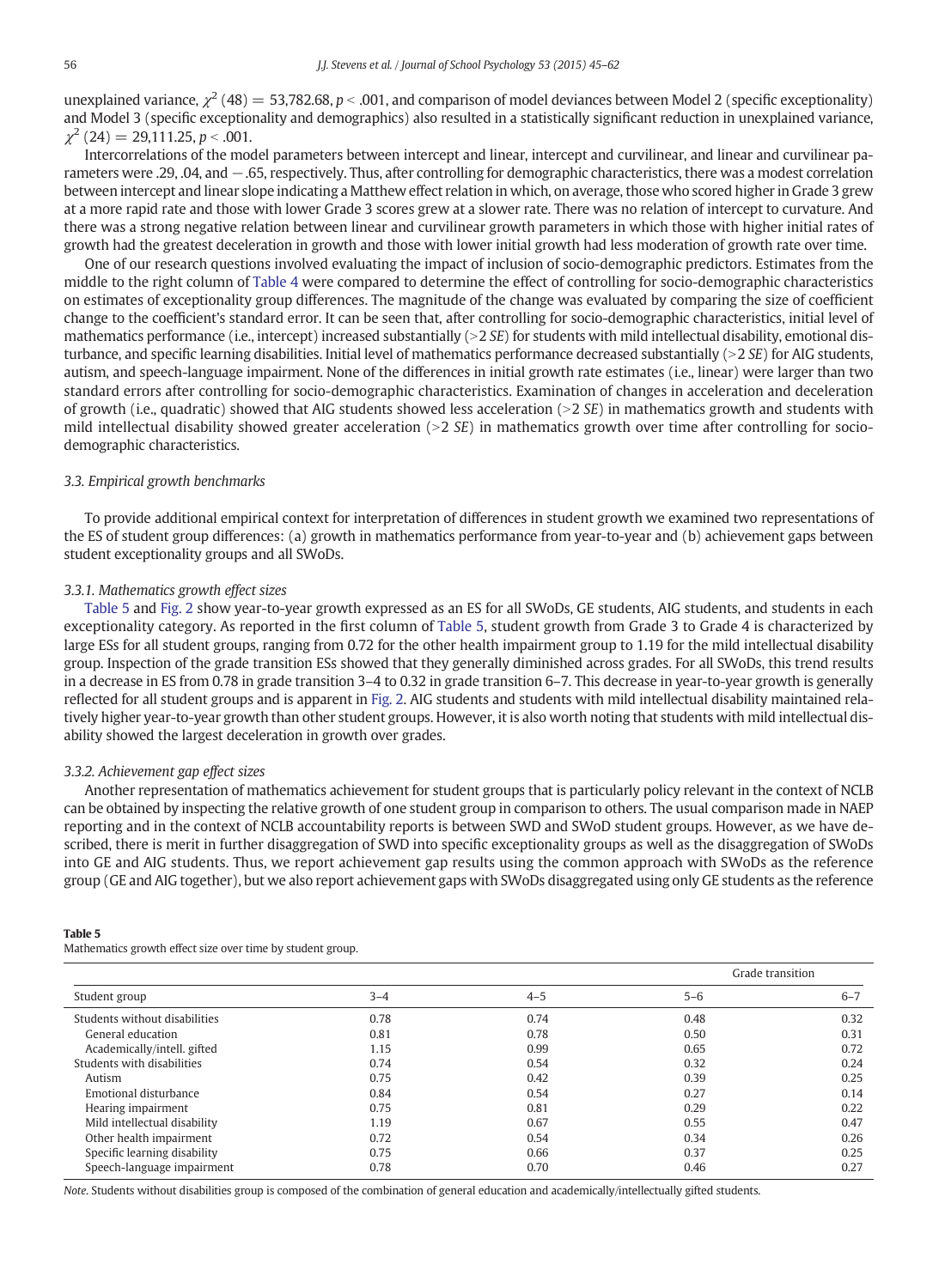<span id="page-12-0"></span>

Fig. 2. Mathematics achievement growth effect size at each grade transition by student group.

group. Table 6 documents ES comparisons of students by exceptionality group with all SWoDs together in the upper portion of the table and in comparison only with GE students in the lower portion of the table. In comparison to SWoDs, all student exceptionality group mathematics scores were lower by 0.30 to almost 2.0 standard deviations in Grade 3. These results using aggregated SWoD students are also shown in [Fig. 3.](#page-13-0) Although there is variation from grade to grade with some narrowing for several groups in Grades 4 and 7 and some widening for several groups in Grades 5 and 6, achievement gap differences were relatively stable from Grade 3 to Grade 7 and remain from 0.23 to 1.74 standard deviations lower than SWoD students in Grade 7. In the lower portion of the table, it can be seen that, in comparison to GE students only, the same patterns are apparent although the magnitude of achievement gaps is smaller. It is also apparent that AIG students have a sizeable positive achievement gap over GE students of more than one standard deviation across all grades.

# 4. Discussion

Although there is substantial interest in mathematics achievement growth and gaps for different student groups, much of our research-based knowledge has been from small, nonrepresentative samples (e.g., [Geary et al., 2012](#page-16-0)), national databases ([Carlson](#page-16-0) [et al., 2011; Morgan et al., 2009; Wei et al., 2013](#page-16-0)), and aggregated groups. Although this research provides useful information, the achievement growth of student groups on state assessments, especially students receiving special education services, has largely been unexplored. The present study addressed these limitations in the existing literature by examining children's mathematics growth trajectories over multiple grades and is the first study that reports growth results for multiple, specific student exceptionality groups on an operational, state-wide achievement test used for accountability reporting. Our results estimated growth trajectories for GE students, AIG students, and students in seven disability categories over Grades 3 to 7 as well as evaluating the relations of student

#### Table 6

Mathematics achievement gap effect sizes by exceptionality category in comparison to all students without disabilities and to general education students.

|                                       |         | Grade   |         |         |         |
|---------------------------------------|---------|---------|---------|---------|---------|
| Student group                         | 3       | 4       | 5       | 6       | 7       |
| ys. all students without disabilities |         |         |         |         |         |
| Autism                                | $-0.76$ | $-0.68$ | $-0.87$ | $-0.83$ | $-0.72$ |
| Emotional disturbance                 | $-1.07$ | $-0.98$ | $-1.13$ | $-1.26$ | $-1.23$ |
| Hearing impairment                    | $-0.56$ | $-0.57$ | $-0.50$ | $-0.64$ | $-0.64$ |
| Mild intellectual disability          | $-1.93$ | $-1.79$ | $-1.99$ | $-2.01$ | $-1.74$ |
| Other health impairment               | $-0.76$ | $-0.79$ | $-0.94$ | $-1.02$ | $-0.92$ |
| Specific learning disability          | $-0.66$ | $-0.70$ | $-0.78$ | $-.085$ | $-0.80$ |
| Speech-language impairment            | $-0.30$ | $-0.26$ | $-0.25$ | $-0.23$ | $-0.23$ |
| vs. general education students        |         |         |         |         |         |
| Academically/intell, gifted           | $+1.28$ | $+1.29$ | $+1.23$ | $+1.16$ | $+1.24$ |
| Autism                                | $-0.65$ | $-0.57$ | $-0.76$ | $-0.73$ | $-0.61$ |
| Emotional disturbance                 | $-0.96$ | $-0.87$ | $-1.02$ | $-1.16$ | $-1.12$ |
| Hearing impairment                    | $-0.45$ | $-0.46$ | $-0.39$ | $-0.54$ | $-0.53$ |
| Mild intellectual disability          | $-1.82$ | $-1.68$ | $-1.89$ | $-1.91$ | $-1.63$ |
| Other health impairment               | $-0.65$ | $-0.68$ | $-0.84$ | $-0.93$ | $-0.82$ |
| Specific learning disability          | $-0.55$ | $-0.59$ | $-0.67$ | $-0.75$ | $-0.69$ |
| Speech-language impairment            | $-0.19$ | $-0.14$ | $-0.15$ | $-0.13$ | $-0.13$ |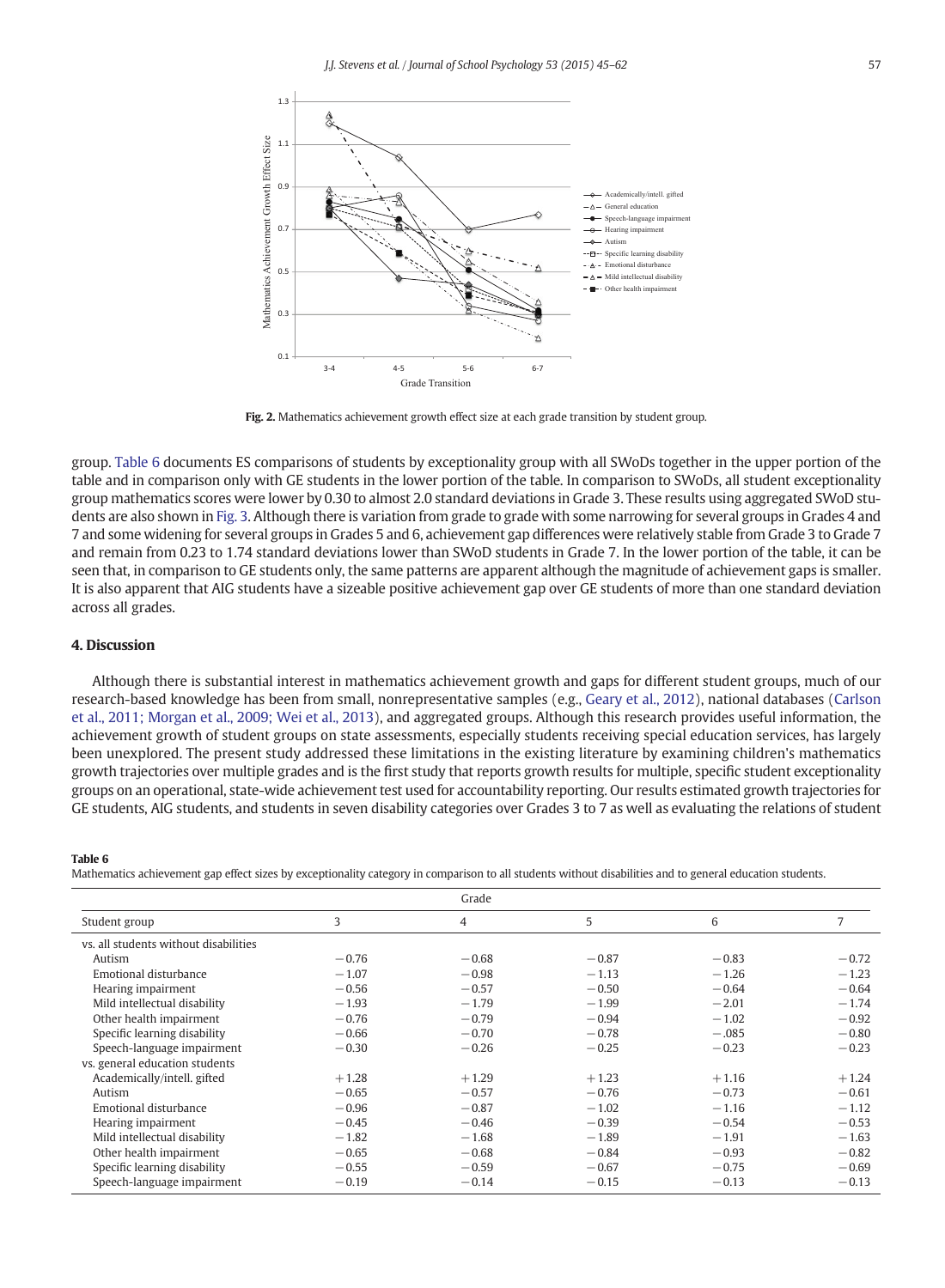<span id="page-13-0"></span>

Fig. 3. Achievement gap effect sizes between all SWoD and each exceptionality group by grade.

socio-demographic characteristics to growth. Although many studies have investigated achievement gap differences, few provide empirical benchmarks of these differences by reporting ESs. In the present study, two recommended ES benchmarks of change [\(Bloom](#page-15-0) [et al., 2008](#page-15-0)) were reported: year-to-year growth ESs and achievement gap ESs that reflect the goals of NCLB accountability policy.

### 4.1. Major study findings in relation to previous research

On the North Carolina EOG Mathematics Tests, we found that achievement growth over Grades 3 to 7 was best represented as a curvilinear function with achievement growth decelerating over time. However, the rate of curvature was quite small both in an absolute sense for scale score units and in terms of the percentage of variance explained by the curvature term. These results generally confirm those of other recent studies [\(Bloom et al., 2008; Morgan et al., 2009; Morgan et al., 2011; Shin et al., 2013; Wei et al., 2013\)](#page-15-0) that all reported curvilinear mathematics growth functions with decelerating growth over age or grade. Not surprisingly given different samples and instruments, there are some differences across studies in rates of growth or the timing of the deceleration of growth. For example, [Wei et al. \(2013\)](#page-17-0) found that growth slowed at approximately age 13 across all disability groups whereas deceleration was apparent in our results approximately two years earlier for most student groups. The magnitude of changes in growth described in other published research is less apparent and more difficult to compare because those studies did not report ES statistics.

To address our first two research questions, we examined growth for specific student groups. Overall, the same pattern of statistically significant but diminishing growth across grades was observed for almost all groups. Two exceptions were students with mild intellectual disabilities who showed larger growth ESs over grades than other groups and AIG students whose growth ES from Grades 6 to 7 actually increased rather than decreased. However, there was also statistically significant variability by group—both in terms of initial mathematics achievement and in rates of growth over time. In terms of initial achievement level, all groups of students with disabilities showed lower achievement than their peers without disabilities. Among the special education groups, students with speech-language impairments were the highest performing, and students with mild intellectual disability were the lowest performing.

These findings are similar to previous research ([Morgan et al., 2011; Shin et al., 2013; Wei et al., 2013](#page-16-0)) in the general ordering of group performance but more detailed than previous research in showing the performance of multiple exceptionalities as well as AIG student performance in contrast to GE students. The extant findings regarding differences in mathematics growth across grade by exceptionality group have been more variable. For example, [Wei et al. \(2013\)](#page-17-0) reported almost no differences in mathematics growth over time among different exceptionality groups in comparison to students with learning disabilities; [Morgan et al. \(2011\)](#page-16-0) found that mathematics growth for students with speech-language impairments did not differ from growth for SWoDs, but the growth for students with learning disabilities was slower. Our study extended these findings in three important ways. First, we showed the pattern of growth trajectories for student groups on an operational statewide accountability test. Second, we added to the small literature that has examined mathematics growth for AIG students. Last, our results provided additional context for comparison and understanding of growth for exceptional children by reporting ESs and through the provision of two specific SWoD reference groups, GE and AIG students.

In the limited literature on the academic growth of AIG students, there has been a concern that NCLB proficiency-based assessments are unlikely to adequately measure their growth ([McCoach, Rambo, & Welsh, 2013](#page-16-0)) because of limitations in content coverage, type of tests, and test ceilings that are too low to measure progress or growth of AIG students [\(Subotnik et al., 2011](#page-17-0)). In the present study, mathematics growth of a large sample of AIG students was modeled, and in comparison to GE students, we found significantly higher initial performance in Grade 3, significantly slower linear growth, but significantly less deceleration in growth rate. Although this study had no means to evaluate the presence or impact of ceiling (or floor) effects on student groups, it is noteworthy that there is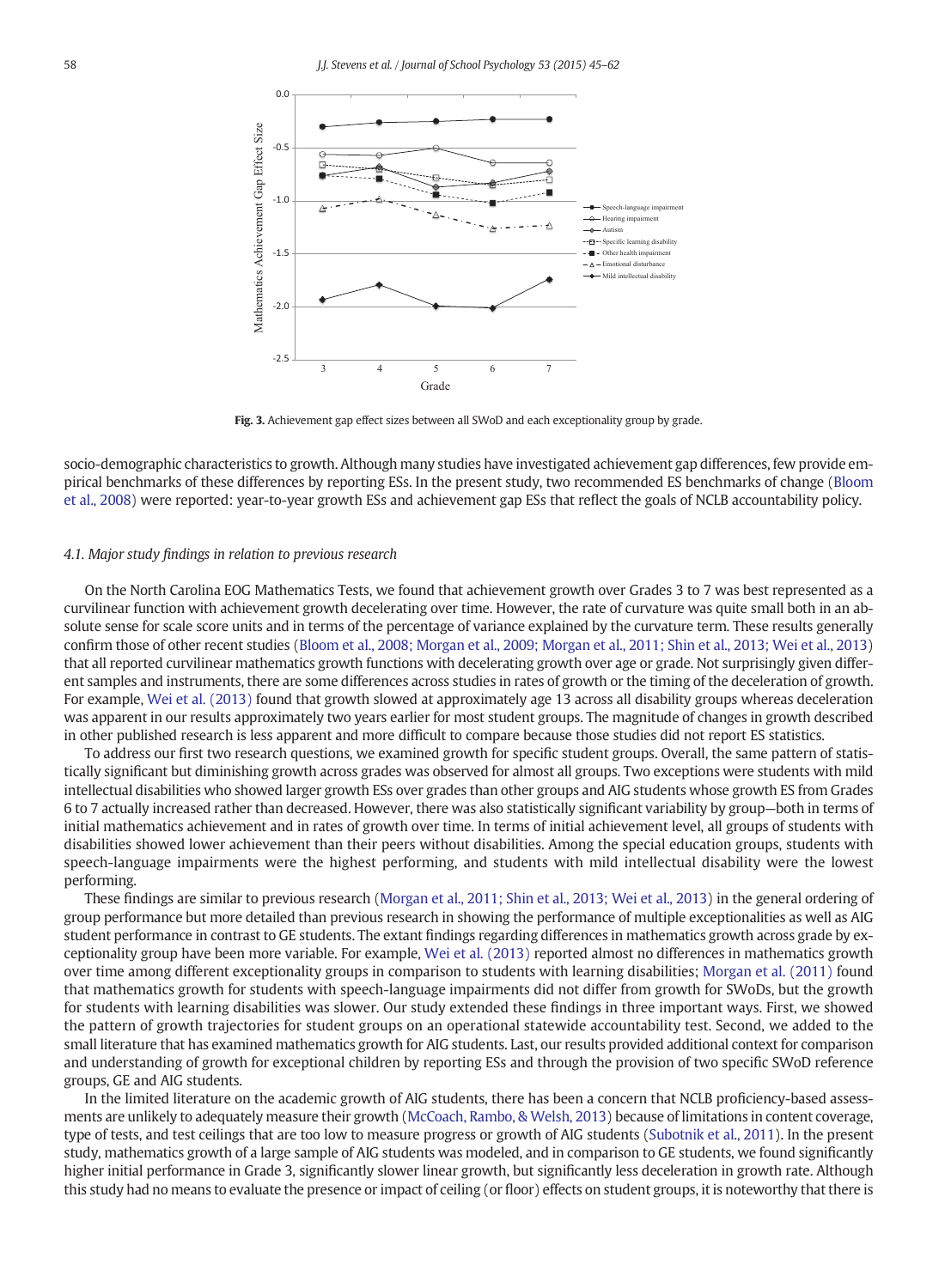positive growth for all groups over grades despite any measurement artifacts that may have been present and AIG growth actually accelerates from Grade 6 to Grade 7.

To address our third research question, we examined the relation between socio-demographic characteristics of students and mathematics growth. We found statistically significant differences in mathematics performance as a function of student demographic characteristics with higher performance associated with male, White, higher parental education, no free/reduced lunch subsidy, and native English speakers. These results are consistent with a large body of research that establishes relations of these student characteristics with student achievement ([Holman, 1995; Lee & Burkam, 2002; Phillips, Norris, Osmond, & Maynard, 2002; Tate, 1997](#page-16-0)).

Studies investigating the growth trajectories of SWDs have not always statistically controlled for variation that might be related to student demographic characteristics; however, there is evidence that including such controls significantly alters exceptionality group estimates (e.g., Kieffer, 2011; Morgan et al., 2011; Wei et al., 2011, 2013). In the present study, we found that addition of student sociodemographic characteristics resulted in substantial changes in the magnitude of intercept coefficients for most exceptionality categories with some increases and some decreases in the difference between the achievement of exceptional and GE students. After controlling for socio-demographic characteristics, we found no substantial changes in the size of exceptionality coefficients for linear growth and only two differences for rate of curvature: less acceleration for AIG students and greater acceleration for students with mild intellectual disability. These results suggest that exceptionality group differences, especially initial status, are confounded to some extent by differential representation of exceptional students in particular socio-demographic groups. This confounding has been reported in previous research [\(Blackorby et al., 2005; Coutinho, Oswald, & Best, 2002; Losen & Or](#page-15-0)field, 2002), and as shown in [Table 2](#page-5-0) for this sample, there was disproportional representation with the SWD group composed of larger percentages of males, free-reduced lunch students, and students whose parents had lower levels of education.

Finally, we addressed our research questions about achievement gaps by calculating estimates of year-to-year growth ES for each student group and by examining achievement gaps between exceptionality groups and all SWoDs. By using these methods, we provided results in a metric that is comparable across studies and independent of the particular statistical model applied. There is evidence that there are achievement gaps when students enter school and at the time of their first assessment on state mandated accountability tests [\(Lee & Burkam, 2002\)](#page-16-0). Our estimates of growth ES showed that, for all student groups, the magnitude of growth from earlier grades into middle school decreased, which further underscores the curvilinear nature of mathematics growth described earlier.

Results conflict on the stability of the mathematics achievement gap over time. Although some researchers have reported widening of the achievement gap for special education students in aggregate or in selected exceptionality groups (e.g., [Jordan et al., 2002;](#page-16-0) [Morgan et al., 2011\)](#page-16-0), our results are more consistent with studies that reported stable achievement gaps over time (e.g., [Shin et al.,](#page-17-0) [2013](#page-17-0)). Less common are studies that report achievement gap differences for multiple, specific student exceptionality categories, and this study is the first to have reported achievement gap differences with AIG students differentiated from GE students. By examining AIG students separately as in [Table 6](#page-12-0), a more nuanced picture of the gap between specific exceptionality groups and GE students emerged. Achievement gaps between SWD and GE students are, of course, smaller when AIG students are considered separately. Although it is important to examine the individual performance of AIG students, it may also be that differences found among previous studies of academic achievement gaps are complicated by differences in the composition or performance of AIG students in the combined SWoD group.

It should also be noted that many studies that describe achievement gaps and almost all studies of achievement gaps for specific exceptionality groups have depended on descriptive statistics and visual inspection of results to characterize the magnitude of achievement gaps. We believe that conclusions drawn from these studies might change if the appropriate standard deviations were taken into account in describing mean differences using an ES. Use and reporting of ES descriptions of achievement gap differences can facilitate comparisons of results across studies and yield richer interpretation of the magnitude of differences [\(Bloom et al.,](#page-15-0) [2008](#page-15-0)). Our results showed that, in comparison to SWoDs, achievement gaps ranged from relatively small differences for students with speech-language impairments to large differences for students with mild intellectual disability, and although there was some variation across grades, there was no consistent evidence that achievement gaps were closing over Grades 3 to 7.

#### 4.2. Limitations

A number of limitations in the present study should be noted and considered when interpreting results. First, our analyses did not include a variety of additional student, family, or school characteristics that may be related to student academic achievement (e.g., resources in the home, income level, family stability, intellectual ability, student engagement, and school climate). Our analyses also only examined the partial regression effects of socio-demographic predictors rather than complete exploration of interaction effects, which were beyond the scope of the present study. Nonetheless, by including socio-demographic predictors in our analytic model, we controlled for student characteristics to some extent. However, the issue of disproportional representation of students with certain characteristics is important and may require more careful and extensive study to fully understand the ways in which student background and characteristics interact with achievement growth. We also were unable to adequately represent and model several IDEIA exceptionality categories (i.e., autism, orthopedic impairment, traumatic brain injury, and visual impairment) because of small sample size, and our results are limited by a number of case exclusions for missing values. As in all longitudinal studies, some attrition occurred over time, although the rate in the present study (approximately 4% per year) was modest in comparison to rates reported in some other longitudinal studies (e.g., [McCaffrey, Lockwood, Mariano, & Setodji, 2005; Zvoch & Stevens, 2005\)](#page-16-0).

Our sample also does not reflect the substantial temporal complexity that exists in characterizing students as having "special education" status or as belonging to a specific exceptionality group. Like most published longitudinal studies of academic achievement,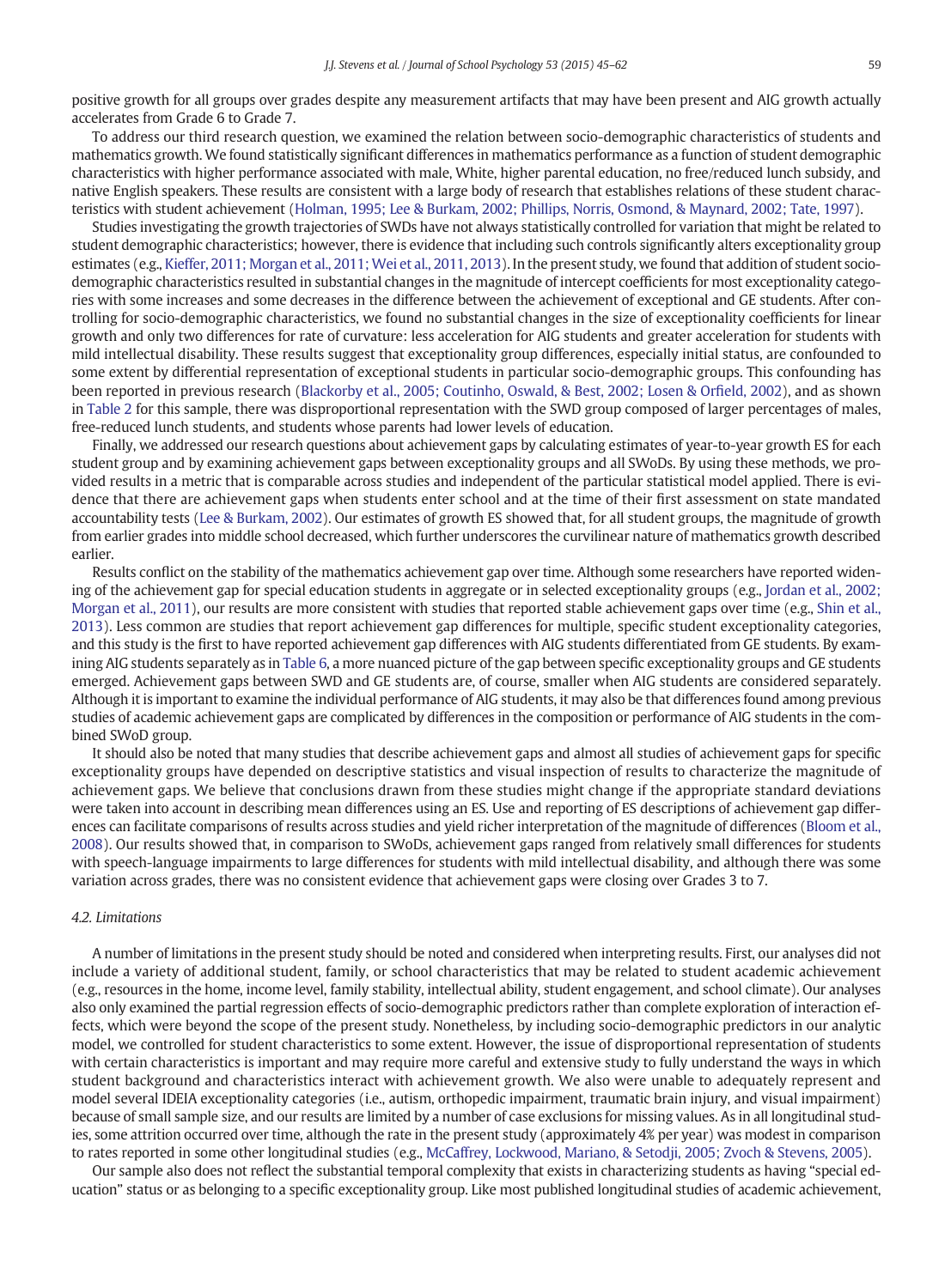<span id="page-15-0"></span>for the purpose of analysis, student characteristics were defined at wave 1 (Grade 3). However, we know that students enter and exit into special education over time, may change exceptionality classification, may sometimes take the regular state assessment and sometimes an alternate assessment, and are more likely to be retained in grade than GE students [\(Schulte, 2010; Schulte &](#page-17-0) [Stevens, in press; Ysseldyke & Bielinski, 2002\)](#page-17-0). Analyses that do not model these complex changes in student status and classification over time may result in biased estimates. It is also important to note that, although we contributed substantial new information through the use of one state's accountability test and the reporting of ES benchmarks, the results reported here may not generalize to other state testing and educational systems. However, in contrast, it is important to note as well that most research on mathematics achievement growth and gaps has used national surveys that are unlikely to generalize in all respects to state achievement tests or to represent the sample composition of students engaged in high-stakes educational accountability testing. Both kinds of research are valuable, one nationally representative, the other representative of a state testing system, but it should not be assumed that generalizations can be made freely from one to another without an empirical basis.

#### 4.3. Conclusions and future directions

Our general findings are largely consistent with and complementary to many previously published findings showing the significant but decelerating mathematics achievement growth of students over grades. The results of this study, however, also fill in a number of important gaps in the literature by analyzing an operational state test, providing well defined comparison groups, and expressing differences in growth over grades and differences between groups using ES benchmarks. Our findings also extend a very small literature that examines achievement growth for multiple student exceptionality groups, including AIG students. Additional research is needed that expands on these results with the same and additional exceptionality groups. It is also important that some portion of research on student achievement growth trajectories is conducted with state assessment data used for NCLB accountability reporting so that educational program planning, decision-making, and policy formation can be informed and enhanced. It is unlikely that our results will perfectly replicate to other state assessment instruments or states whose student population differs in the composition of racial/ethnic groups, percentage of English language learners, and rates of economic disadvantage. It is therefore important, given the high stakes surrounding accountability testing, that we more fully understand the growth of all students on state tests as well as the growth of specific groups of students including exceptional children. For practitioners, our results add important information by showing the performance of specific groups of children.

[Wei et al. \(2013\)](#page-17-0) describe the NCLB approach to classification of special education students as a "one size fits all" approach. Our results confirmed that perspective and showed substantial variation in growth trajectories by student group that may be masked by the aggregation of groups into a single special education category. Although many similarities were found in growth trajectories for students in different exceptionality groups, average achievement gaps ranged from approximately one-quarter standard deviation for students with speech-language impairments to about two standard deviations for students with mild intellectual disability. Perhaps less obvious than this heterogeneity in student group performance are the implications for practitioners and policy makers. Student heterogeneity requires greater attention to instructionally sensitive student assessment and different approaches to instructional intervention to foster academic improvement and ensure that all students learn to proficiency [\(Kauffman, Bantz, & McCullough,](#page-16-0) [2002; Tomlinson et al., 2003\)](#page-16-0).

The laudable goal of closing the gap between SWDs and SWoDs is an important policy target. However, the policy may not fully embrace empirical evidence about student growth. For those students who are "behind" to catch up with other students, it is necessary that they not only make academic progress but that they make progress at faster growth rates than their higher performing and often more advantaged peers. Results presented here show that, in fact, SWDs generally are not closing the achievement gap relative to SWoDs. As noted by others (e.g., [Morgan et al., 2011; Vaughn & Wanzek, 2014; Wei et al., 2013\)](#page-16-0), these and similar findings raise important questions about how much growth should be expected for these students, what are reasonable expectations for "proficiency" and for narrowing the achievement gap, and to what extent the gap between current and ideal educational practices versus persistent cognitive and behavioral impairments for SWDs contribute to the observed outcomes.

Expectations for growth cannot rest solely on policy intent or a desire to set lofty goals but also must be contextualized by empirical findings that describe the growth that occurs for students as a function of their exceptionality and background. We believe, through the use of ES interpretations of student growth, the results presented here provide rich additional context for characterizing and interpreting student growth for SWDs and SWoDs, including both GE and AIG students. It is important to express not only how much growth we would like to see from a pedagogical or policy perspective but also how much growth typically occurs; how that growth is conditioned on student exceptionality, characteristics, and background; and what are reasonable expectations for future student achievement.

#### References

Bast, J., & Reitsma, P. (1998). [Analyzing the development of individual differences in terms of Matthew effects in reading: Results from a Dutch longitudinal study.](http://refhub.elsevier.com/S0022-4405(14)00084-3/rf0005) [Developmental Psychology](http://refhub.elsevier.com/S0022-4405(14)00084-3/rf0005), 34, 1373–1399.

Blackorby, J., Wagner, M., Cameto, R., Levine, P., Davies, E., et al. (2005). [Engagement, academic, social adjustment, and independence: The achievements of elementary and](http://refhub.elsevier.com/S0022-4405(14)00084-3/rf0010) [middle school students with disabilities.](http://refhub.elsevier.com/S0022-4405(14)00084-3/rf0010) Menlo Park, CA: SRI International.

Blair, C., & Scott, K. G. (2002). [Proportion of LD placements associated with low socioeconomic status: Evidence for a gradient?](http://refhub.elsevier.com/S0022-4405(14)00084-3/rf0015) Journal of Special Education, 36, 14-22. Bloom, H. S., Hill, C. J., Black, A. R., & Lipsey, M. W. (2008). [Performance trajectories and performance gaps as achievement effect-size benchmarks for educational](http://refhub.elsevier.com/S0022-4405(14)00084-3/rf0020) interventions. [Journal of Research on Educational Effectiveness](http://refhub.elsevier.com/S0022-4405(14)00084-3/rf0020), 1, 289–328.

Carlberg, C., & Kavale, K. (1980). [The efficacy of special versus regular class placement for exceptional children: A meta-analysis.](http://refhub.elsevier.com/S0022-4405(14)00084-3/rf0025) Journal of Special Education, 14, 295–[309.](http://refhub.elsevier.com/S0022-4405(14)00084-3/rf0025)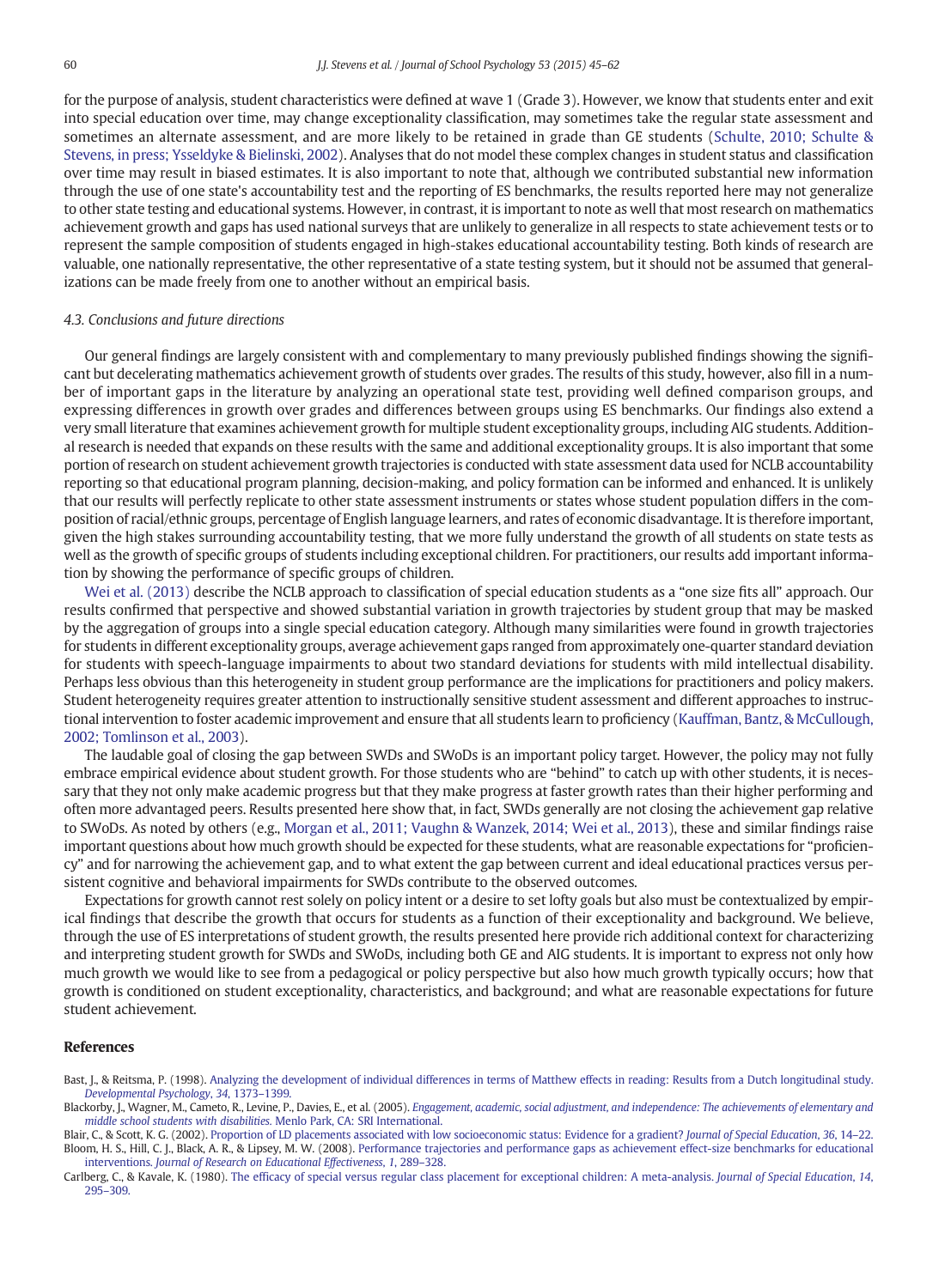- <span id="page-16-0"></span>Carlson, E., Jenkins, F., Bitterman, A., & Keller, B. (2011). [A longitudinal view of receptive vocabulary and math achievement of young children with disabilities, \(NCSER 2011-](http://refhub.elsevier.com/S0022-4405(14)00084-3/rf0395) 3006). [U.S. Department of Education. Washington, DC: National Center for SpecialEducation Research.](http://refhub.elsevier.com/S0022-4405(14)00084-3/rf0395)
- Center on Education Policy (2009). State test score trends through 2007–[08, part 4: Has progress been made in raising achievement for students with disabilities?](http://refhub.elsevier.com/S0022-4405(14)00084-3/rf0035) [Washington, DC: Author.](http://refhub.elsevier.com/S0022-4405(14)00084-3/rf0035)
- Chatterji, M. (2005). [Achievement gaps and correlates of early mathematics achievement: Evidence from the ECLS K](http://refhub.elsevier.com/S0022-4405(14)00084-3/rf0040)–First Grade sample. Education Policy Analysis [Archives](http://refhub.elsevier.com/S0022-4405(14)00084-3/rf0040), 13(46).
- Cohen, J. (1988). [Statistical power analysis for the behavioral sciences](http://refhub.elsevier.com/S0022-4405(14)00084-3/rf0045) (2nd ed.). Mahwah, NJ: Erlbaum.
- Cohen, J. (1992). A power primer. [Psychological Bulletin](http://refhub.elsevier.com/S0022-4405(14)00084-3/rf0050), 112, 155–159.
- Council for Exceptional Children (2013). NAEP results show wide achievement gaps between students with, without disabilities. Retrieved from. [http://www.](http://www.policyinsider.org/2013/11/naep-results-show-wide-achievement-gaps-between-students-with-without-disabilities.html) [policyinsider.org/2013/11/naep-results-show-wide-achievement-gaps-between-students-with-without-disabilities.html](http://www.policyinsider.org/2013/11/naep-results-show-wide-achievement-gaps-between-students-with-without-disabilities.html) (November 14)
- Council for Exceptional Children—The Association for the Gifted (n.d.). Growth in achievement of advanced students. Retrieved from. [http://cectag.com/wp-content/](http://cectag.com/wp-content/uploads/2012/04/Growth-Models.pdf) [uploads/2012/04/Growth-Models.pdf.](http://cectag.com/wp-content/uploads/2012/04/Growth-Models.pdf)
- Coutinho, M. J., Oswald, D. P., & Best, A. M. (2002). [The influence of sociodemographics and gender on the disproportionate identification of minority students as](http://refhub.elsevier.com/S0022-4405(14)00084-3/rf0055) having learning disabilities. [Remedial and Special Education](http://refhub.elsevier.com/S0022-4405(14)00084-3/rf0055), 23, 49–59.
- Davison, M. L., Seok Seo, Y., Davenport, E. C., Jr., Butterbaugh, D., & Davison, L. J. (2004). [When do children fall behind? What can be done?](http://refhub.elsevier.com/S0022-4405(14)00084-3/rf0060) Phi Delta Kappan, 85, 752–[761.](http://refhub.elsevier.com/S0022-4405(14)00084-3/rf0060)
- Denton, K., & West, J. (2002). [Children's reading and mathematics achievement in kindergarten and first grade.](http://refhub.elsevier.com/S0022-4405(14)00084-3/rf0065) Washington, DC: National Center for Education Statistics. Ding, C. S., Davison, M. L., & Petersen, A. C. (2005). [Multidimensional scaling analysis of growth and change.](http://refhub.elsevier.com/S0022-4405(14)00084-3/rf0070) Journal of Educational Measurement, 42, 171–191.
- Eckes, S. E., & Swando, J. (2009). [Special education subgroups under NCLB: Issues to consider.](http://refhub.elsevier.com/S0022-4405(14)00084-3/rf0075) Teachers College Record, 111, 2479–2504.
- Enders, C. K. (2010). Applied missing data analysis. [New York, NY: Guilford Press.](http://refhub.elsevier.com/S0022-4405(14)00084-3/rf0080)
- Galindo, C. (2010). [English language learners' mathematics and reading achievement trajectories in the elementary grades. In E. García, & E. Frede \(Eds.\),](http://refhub.elsevier.com/S0022-4405(14)00084-3/rf0085) Developing
- [the research agenda for young English language learners](http://refhub.elsevier.com/S0022-4405(14)00084-3/rf0085) (pp. 42–58). New York, NY: Teachers College Press.<br>Geary, D. C., Hoard, M. K., Nugent, L., & Bailey, D. H. (2012). Mathematical cognition deficits in children with le five-year prospective study. [Journal of Educational Psychology](http://refhub.elsevier.com/S0022-4405(14)00084-3/rf0090), 104, 206–223.
- Han, W. J. (2008). [The academic trajectories of children of immigrants and their school environments.](http://refhub.elsevier.com/S0022-4405(14)00084-3/rf0095) Developmental Psychology, 44, 1572–1590.
- Hemphill, F. C., Vanneman, A., & Rahman, T. (2011). [Achievement gaps: How Hispanic and White students in public schools perform in mathematics and reading on the](http://refhub.elsevier.com/S0022-4405(14)00084-3/rf0100) [National Assessment of Educational Progress \(NCES 2011-459\).](http://refhub.elsevier.com/S0022-4405(14)00084-3/rf0100) Washington, DC: National Center for Education Statistics.
- Holman, L. J. (1995). [Impact of ethnicity, class, and gender on achievement of border area students on a high-stakes examination.](http://refhub.elsevier.com/S0022-4405(14)00084-3/rf0410) Paper presented at the annual meeting [of the American Educational Research Association, San Francisco, CA](http://refhub.elsevier.com/S0022-4405(14)00084-3/rf0410) (April).
- Hyde, J. S., Fennema, E., & Lamon, S. J. (1998). [Gender differences in mathematics performance: A meta-analysis.](http://refhub.elsevier.com/S0022-4405(14)00084-3/rf0110) Psychological Bulletin, 107, 139–155.
- Individuals with Disabilities Education Improvement Act, H.R. 1350, 108th Congress (2004).
- Jordan, N. C., Kaplan, D., & Hanich, L. B. (2002). [Achievement growth in children with learning difficulties in mathematics: Findings of a two year longitudinal study.](http://refhub.elsevier.com/S0022-4405(14)00084-3/rf0115) [Journal of Educational Psychology](http://refhub.elsevier.com/S0022-4405(14)00084-3/rf0115), 94, 586–597.
- Judge, S., & Watson, S. M. R. (2011). [Longitudinal outcomes for mathematics achievement for students with learning disabilities.](http://refhub.elsevier.com/S0022-4405(14)00084-3/rf0120) Journal of Educational Research, 104, 147–[157.](http://refhub.elsevier.com/S0022-4405(14)00084-3/rf0120)
- Kauffman, J. M., Bantz, J., & McCullough, J. (2002). [Separate and better: A special public school class for students with emotional and behavioral disorders.](http://refhub.elsevier.com/S0022-4405(14)00084-3/rf0125) [Exceptionality](http://refhub.elsevier.com/S0022-4405(14)00084-3/rf0125), 10, 149–170.
- Kieffer, M. J. (2011). [Converging trajectories: Reading growth in language minority learners and their classmates, kindergarten to grade 8.](http://refhub.elsevier.com/S0022-4405(14)00084-3/rf0130) American Educational [Research Journal](http://refhub.elsevier.com/S0022-4405(14)00084-3/rf0130), 48, 1187–1225.
- Lee, J. (2010). [Tripartite growth trajectories of reading and mathematics achievement: Tracking national academic progress at primary, middle and high school levels.](http://refhub.elsevier.com/S0022-4405(14)00084-3/rf0135) [American Educational Research Journal](http://refhub.elsevier.com/S0022-4405(14)00084-3/rf0135), 47, 800–832.
- Lee, V. E., & Burkam, D. T. (2002). Inequality at the starting gate. [Washington, DC: Economic Policy Institute.](http://refhub.elsevier.com/S0022-4405(14)00084-3/rf0140)
- LoGerfo, L., Nichols, A., & Reardon, S. (2006). [Achievement gains in elementary and high school.](http://refhub.elsevier.com/S0022-4405(14)00084-3/rf0145) Washington, DC: Urban Institute.
- Lohman, D. F., & Korb, K. A. (2006). [Gifted today but not tomorrow? Longitudinal changes in ability and achievement during elementary school.](http://refhub.elsevier.com/S0022-4405(14)00084-3/rf0150) Journal for the [Education of the Gifted](http://refhub.elsevier.com/S0022-4405(14)00084-3/rf0150), 29, 451–484.
- Losen, D., & Orfield, G. (2002). Racial inequity in special education. [Cambridge, MA: Harvard Education Publishing Group.](http://refhub.elsevier.com/S0022-4405(14)00084-3/rf0155)
- Lubinski, D., Webb, R. M., Morelock, M. J., & Benbow, C. P. (2001). [Top 1 in 10,000: A 10-year follow-up of the profoundly gifted.](http://refhub.elsevier.com/S0022-4405(14)00084-3/rf0160) Journal of Applied Psychology, 86, 718–[729.](http://refhub.elsevier.com/S0022-4405(14)00084-3/rf0160)
- Ma, X. (2005). [A longitudinal assessment of early acceleration of students in mathematics on growth in mathematics achievement.](http://refhub.elsevier.com/S0022-4405(14)00084-3/rf0165) Developmental Review, 25, 104–132. Manna, P., & Ryan, L. L. (2011). [Competitive grants and educational federalism: President Obama's Race to the Top program in theory and practice.](http://refhub.elsevier.com/S0022-4405(14)00084-3/rf0170) Publius: The Journal [of Federalism](http://refhub.elsevier.com/S0022-4405(14)00084-3/rf0170), 41, 522–546.
- McCaffrey, D. F., Lockwood, J. R., Mariano, L. T., & Setodji, C. (2005). [Challenges for value-added assessment of teacher effects. In R. Lissitz \(Ed.\),](http://refhub.elsevier.com/S0022-4405(14)00084-3/rf0415) Value added models [ineducation: Theory and applications](http://refhub.elsevier.com/S0022-4405(14)00084-3/rf0415) (pp. 111–144). Maple Grove, MN: JAM Press.
- McCoach, B. D., O'Connell, A. A., Reis, S. M., & Levitt, H. A. (2006). [Growing readers: A hierarchical linear model of children's reading growth during the first 2 years of](http://refhub.elsevier.com/S0022-4405(14)00084-3/rf0180) school. [Journal of Educational Psychology](http://refhub.elsevier.com/S0022-4405(14)00084-3/rf0180), 98, 14–28.
- McCoach, D. B., Rambo, K. E., & Welsh, M. (2013). [Assessing the growth of gifted students.](http://refhub.elsevier.com/S0022-4405(14)00084-3/rf0185) Gifted Child Quarterly, 57, 56–67.
- McDonnell, L. M., McLaughlin, M. J., & Morison, P. (Eds.). (1997). [Educating one and all: Students with disabilities and standards-based reform](http://refhub.elsevier.com/S0022-4405(14)00084-3/rf0190). Washington, DC: National [Academy Press.](http://refhub.elsevier.com/S0022-4405(14)00084-3/rf0190)
- Morgan, P. L., Farkas, G., & Wu, Q. (2009). [Five-year growth trajectories of kindergarten children with learning difficulties in mathematics.](http://refhub.elsevier.com/S0022-4405(14)00084-3/rf0195) Journal of Learning [Disabilities](http://refhub.elsevier.com/S0022-4405(14)00084-3/rf0195), 42, 306–321.
- Morgan, P. L., Farkas, G., & Wu, Q. (2011). [Kindergarten children's growth trajectories in reading and mathematics: Who falls increasingly behind?](http://refhub.elsevier.com/S0022-4405(14)00084-3/rf0200) Journal of Learning [Disabilities](http://refhub.elsevier.com/S0022-4405(14)00084-3/rf0200), 44, 472–488.
- National Early Literacy Panel (2008). [Developing early literacy: Report of the National Early Literacy Panel.](http://refhub.elsevier.com/S0022-4405(14)00084-3/rf0205) Washington, DC: National Institute of Literacy.
- No Child Left Behind (NCLB) Act of 2001, Pub. L. No. 107–110, § 115, Stat. 1425 (2002).
- North Carolina Department of Public Instruction (1996). End-of-Grade Tests: Technical report. Raleigh, NC: Author (Retrieved from [http://www.ncpublicschools.org/](http://www.ncpublicschools.org/docs/accountability/NCEndofGradeTests.pdf) [docs/accountability/NCEndofGradeTests.pdf\)](http://www.ncpublicschools.org/docs/accountability/NCEndofGradeTests.pdf).
- North Carolina Department of Public Instruction (2006). The North Carolina mathematics tests: Technical report. Raleigh, NC: Author (Retrieved from [http://www.](http://www.ncpublicschools.org/docs/accountability/testing/mathtechmanual.pdf) [ncpublicschools.org/docs/accountability/testing/mathtechmanual.pdf](http://www.ncpublicschools.org/docs/accountability/testing/mathtechmanual.pdf)).
- Northwest Evaluation Association (2011). [Measures of academic progress and measures of academic progress for primary grades technical manual.](http://refhub.elsevier.com/S0022-4405(14)00084-3/rf5455) Portland, OR: [Author.](http://refhub.elsevier.com/S0022-4405(14)00084-3/rf5455)
- Northwest Evaluation Association (2014). [A study of the alignment of the NWEA RIT scale with the North Carolina State End of Grade \(EOG\) testing program.](http://refhub.elsevier.com/S0022-4405(14)00084-3/rf0220) Portland, OR: [Author.](http://refhub.elsevier.com/S0022-4405(14)00084-3/rf0220)
- Phillips, M., Brooks-Gunn, J., Duncan, G. J., Klebanov, P., & Crane, J. (1998). [Family background, parenting practices, and the black](http://refhub.elsevier.com/S0022-4405(14)00084-3/rf0225)–white test score gap. In C. Jencks, & M. Phillips (Eds.), The black-white test score gap (pp. 103-[145\). Washington, DC: Brookings Press.](http://refhub.elsevier.com/S0022-4405(14)00084-3/rf0225)
- Phillips, L. M., Norris, S. P., Osmond, W. C., & Maynard, A. M. (2002). [Relative reading achievement: A longitudinal study of 187 children from first through sixth grades.](http://refhub.elsevier.com/S0022-4405(14)00084-3/rf0230) [Journal of Educational Psychology](http://refhub.elsevier.com/S0022-4405(14)00084-3/rf0230), 94, 3–13.
- Princiotta, D., Flanagan, K. D., & Germino-Hausken, E. (2006). [Fifth grade: Findings from the fifth grade follow-up of the Early Childhood Longitudinal Study, kindergarten](http://refhub.elsevier.com/S0022-4405(14)00084-3/rf0235) class of 1998–99 (ECLS-K). [Washington, DC: U.S. Department of Education.](http://refhub.elsevier.com/S0022-4405(14)00084-3/rf0235)
- Protopapas, A., Sideridis, G. D., Mouzaki, A., & Simos, P. G. (2011). [Matthew effects in reading comprehension: Myth or reality?](http://refhub.elsevier.com/S0022-4405(14)00084-3/rf0240) Journal of Learning Disabilities, 44, 402–[420.](http://refhub.elsevier.com/S0022-4405(14)00084-3/rf0240)